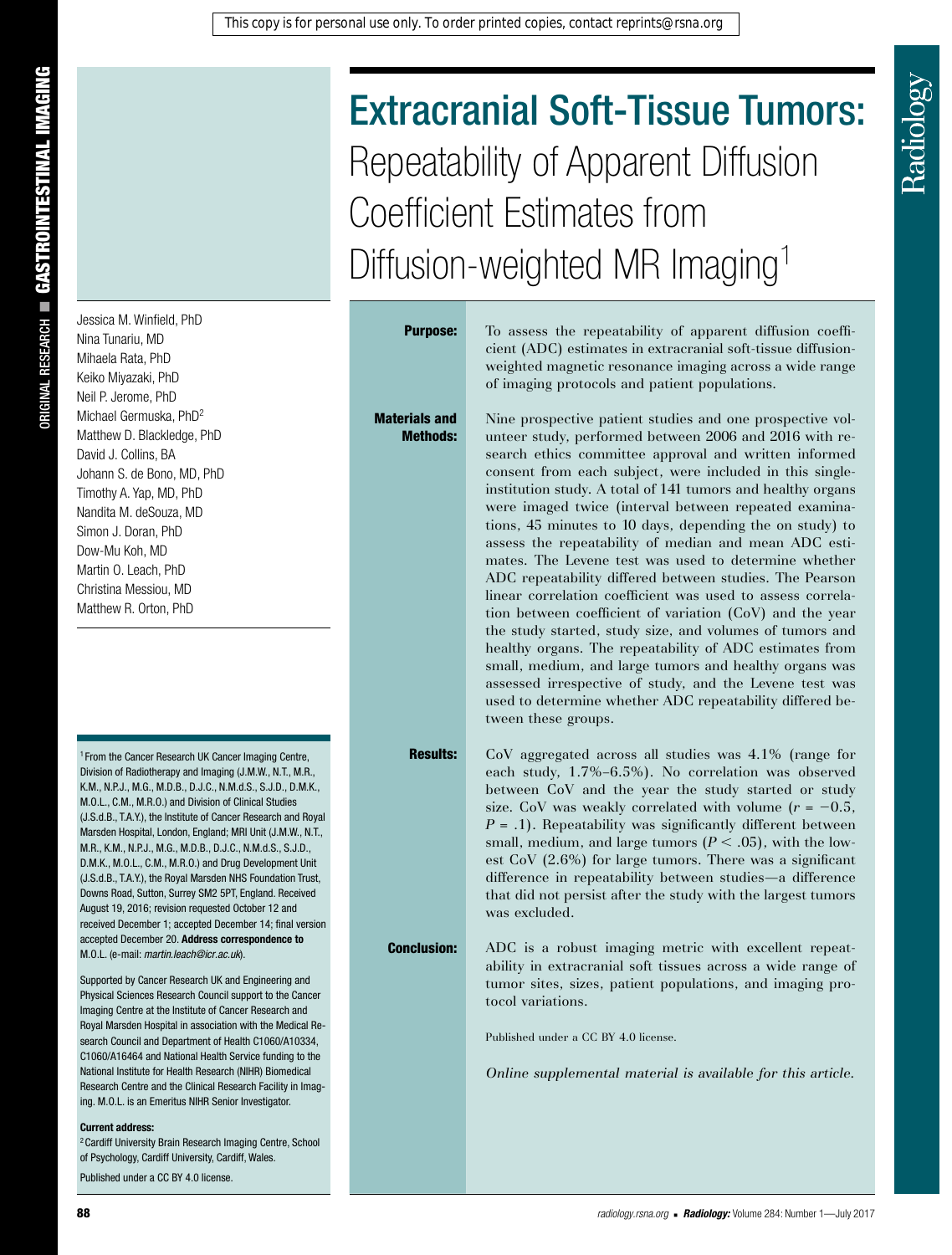Radiology

Body diffusion-weighted (DW) mag-<br>netic resonance (MR) imaging is<br>well established as a qualitative netic resonance (MR) imaging is well established as a qualitative and quantitative technique in oncology (1). The most simple quantitative metric derived from DW MR imaging is the apparent diffusion coefficient (ADC), which is estimated by fitting a monoexponential curve to the measured signal at two or more diffusion weightings (*b* values). Baseline ADC estimates or posttreatment changes in ADC have been shown to be indicative of response to chemotherapy and/or chemotherapy and radiation therapy in many tumor types, including rectal adenocarcinoma (2), hepatic metastases of colorectal (3) and gastric (4) cancers, cervical cancer (5), breast cancer (6), head-and-neck squamous cell carcinoma (7), ovarian cancer (8), and non–small cell lung cancer (9).

As for all quantitative metrics, the repeatability of ADC estimates determines the ability of the technique to reveal treatment-induced changes, thereby influencing the number of patients required for clinical trials and determining the size of posttreatment changes that can be detected in individual patients. Repeatability is usefully defined as "closeness of the agreement between the results of successive measurements of the same measurand carried out under the same conditions of measurement" (10), where, in imaging studies, repeatability conditions include use of the same scanner or imaging unit, imaging protocol,

#### Advances in Knowledge

- Repeated apparent diffusion coefficient (ADC) estimates can be obtained from extracranial softtissue diffusion-weighted (DW) MR imaging with coefficients of variation (CoVs) of between 2% and 7%.
- ADC repeatability does not differ markedly (CoV, 2%–7%) between DW MR imaging studies across a wide range of patient cohorts and imaging protocol variations.
- Better ADC repeatability is observed in large tumors than in smaller tumors.

observers, and repetition after a short interval (typically 1 hour to 7 days). In DW MR imaging–based studies that report ADC estimates, the "measurand" is usually the mean or median of ADC estimates from voxels in a tumor. On the other hand, reproducibility may be defined as "closeness of the agreement between the results of measurements of the same measurand carried out under changed conditions of measurement" (10)—for example, by using a different MR imaging unit. The inter–imaging unit reproducibility of ADC estimates is particularly important in multicenter studies, where it has been shown that good-quality DW images with reproducible ADC estimates across platforms can be obtained following careful optimization of imaging protocols (11).

Exploratory DW MR imaging studies in clinical trials often incorporate ADC repeatability estimates, usually by obtaining two baseline examinations with the second examination during the same visit (the so-called coffee-break repeatability study) or at a second visit 1 or more days later. The requirement for two baseline examinations increases the burden on patients, which may reduce recruitment or retention rates, and requires additional imaging unit time and resources, which may be difficult to accommodate in busy radiology departments. It would be advantageous to estimate ADC repeatability from previous studies, but this would be feasible only if repeatability was broadly the same across studies, despite variations in imaging protocol, tumor type, or patient cohort; large differences in repeatability would argue strongly for study-specific repeatability estimates. The variety of repeatability metrics reported in the literature hinders comparison between studies, and a framework for assessment of the technical performance of

#### Implication for Patient Care

■ DW MR imaging can be used to estimate ADC with good repeatability in extracranial soft tissues, allowing a posttreatment increase of 12% or more in ADC to be distinguished.

quantitative imaging biomarkers has been proposed by the Radiological Society of North America Quantitative Imaging Biomarkers Alliance (QIBA) (12,13). The QIBA framework recommends reporting repeatability by using the within-subject standard deviation, limits of agreement (LoAs), repeatability coefficient (RC), intraclass correlation coefficient (ICC), and within-subject coefficient of variance; the QIBA also emphasizes the importance of reporting measurement conditions. A detailed investigation of ADC repeatability across a wide range of studies using the QIBA framework is therefore desirable.

The aim of this study was to assess ADC repeatability using the framework proposed by the QIBA in extracranial soft-tissue DW MR imaging studies to investigate whether ADC repeatability differs between studies performed by using different imaging protocols and patient populations over a period of 10 years at a single institution.

| https://doi.org/10.1148/radiol.2017161965         |
|---------------------------------------------------|
| Content codes: GI MR                              |
| Radiology 2017; 284:88-99                         |
| <b>Abbreviations:</b>                             |
| $ADC = apparent diffusion coefficient$            |
| $Cl =$ confidence interval                        |
| $C_0V = coefficient of variation$                 |
| $DW =$ diffusion weighted                         |
| $ICC = intraclass correlation coefficient$        |
| $LoA = limit of agreement$                        |
| $QIBA = Quantitative Imaging Biomarkers Alliance$ |
| $RC = repeatability coefficient$                  |
| $ROI = region of interest$                        |

#### $VOI = volume of interest$

#### **Author contributions:**

Guarantors of integrity of entire study, M.O.L., M.R.O.; study concepts/study design or data acquisition or data analysis/interpretation, all authors; manuscript drafting or manuscript revision for important intellectual content, all authors; manuscript final version approval, all authors; agrees to ensure any questions related to the work are appropriately resolved, all authors; literature research, J.M.W., N.T., D.J.C., M.R.O.; clinical studies, J.M.W., N.T., M.R., K.M., N.P.J., M.G., M.D.B., D.J.C., J.S.d.B., T.A.Y., N.M.d.S., D.M.K., C.M., M.R.O.; experimental studies, J.M.W., M.R., N.P.J., M.G., T.A.Y., M.R.O.; statistical analysis, J.M.W., M.R., K.M., N.P.J., D.J.C., M.R.O.; and manuscript editing, J.M.W., N.T., M.R., K.M., N.P.J., M.D.B., D.J.C., J.S.d.B., T.A.Y., N.M.d.S., S.J.D., D.M.K., M.O.L., C.M., M.R.O.

Conflicts of interest are listed at the end of this article.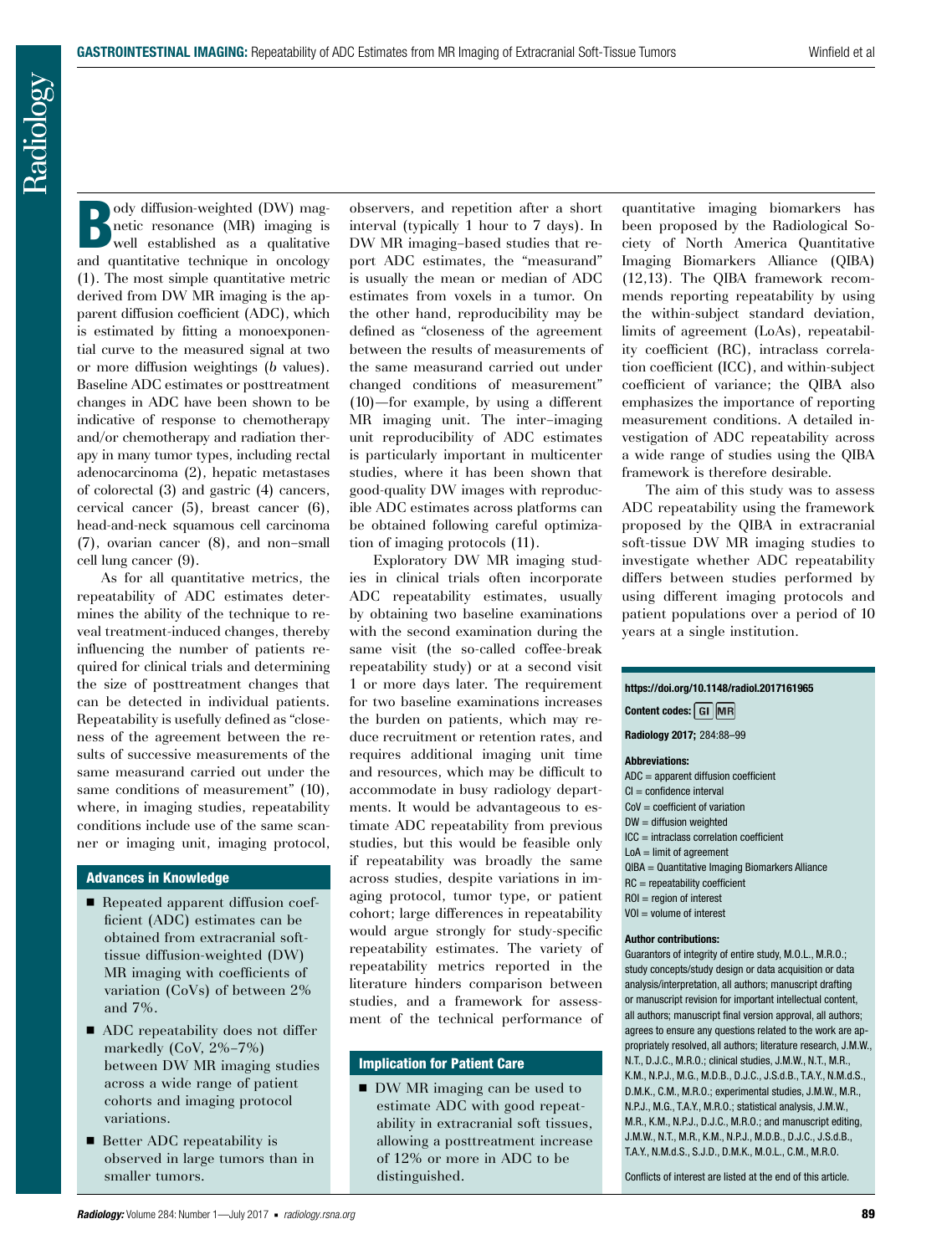## Materials and Methods

#### Study Population

Nine patient studies and one healthy volunteer study were included in this analysis. All studies were approved by relevant National Research Ethics Committees. All patients and volunteers gave their written consent to participate in the studies. Only repeatability data from double-baseline examinations are reported here; posttreatment changes were outside the scope of this study but have been reported in the literature for some studies (14–18).

Tables 1 and 2 describe the subjects and the DW MR imaging protocols for each study (labeled A through K); further information is available in the references given. All studies were performed at 1.5 T by using MAGNE-TOM Avanto or Aera MR imaging units (Siemens) (Table 2). In studies where the imaging study or ADC repeatability study formed a subset of the total cohort (studies C and G), only data in patients that contributed to the ADC repeatability results are reported. In multicenter studies, only data from our center are reported (studies D, E, and K). In studies including intracranial and extracranial tumors, only extracranial data are reported (studies A and F). One result (the coefficient of variation  $[CoV]$  of  $ADC_{median}$  in study K) has been reported previously (11), but other results from study K have not been reported previously. No other results presented here have been reported previously, as publications from the original studies included data from intracranial tumors (14,15,19) or data from other centers (17), which are excluded from this analysis.

#### Image and Data Analysis

A total of 141 tumors and healthy organs were included in this analysis. All DW MR imaging data were fitted by using in-house software (Adept, the Institute of Cancer Research, London; or Matlab, Mathworks, Natick, Mass). ROIs were drawn as described in Table 1. Software, methods, and observers were fixed within each study; differences between studies reflect changes in technology and personnel (Table 1).

For each tumor or healthy organ, all fitted pixels in the ROIs were combined to create a VOI. Median and mean ADC  $(ADC_{median}$  and  $ADC_{mean}$ ) were estimated for each VOI. Bland-Altman plots of untransformed data showed a tendency for differences between pairs of baseline measurements to scale with their ADC (see Figure E1 [online]), in which case it is recommended (13,20) that repeatability (and changes due to treatment) be quantified by using a proportional (ie, ratio-based) measure so that the same measure applies across the range of ADCs encountered. This can most easily be achieved by using the natural logarithm of the data (12,13,20– 22), and this was done for all statistical analyses in this study. A paired *t* test was used to assess whether there was a significant difference between the first and second baseline measurements in each study.  $P < .05$  was considered to indicate a significant difference.

Repeatability was assessed by using the methods recommended by QIBA (13). The within-subject standard deviation  $(s_{w})$  of the log-transformed ADC estimates was estimated according to Equation (1), where  $d_i$  is the difference between two baseline estimates of  $log(ADC_{median})$  or  $log(ADC_{mean})$  for the *i*th VOI, and *N* is the number of VOIs:

$$
s_{\rm w} = \sqrt{\frac{1}{2N} \sum_{i=1}^{N} d_i^2}.
$$
 (1)

The within-subject CoV (23), 95% LoA, and RC, which depend only on  $s_{w}$ , were estimated according to Equations (2), (3), and (4), respectively.

$$
\text{CoV} = 100\% \times \sqrt{\exp(s_{\text{W}}^2) - 1},\tag{2}
$$

$$
LoA = 100\% \times \left[ exp(\pm 1.96\sqrt{2} s_{w}) - 1 \right], (3)
$$

and

$$
RC = 1.96\sqrt{2}sW.
$$
 (4)

The ICC was estimated according to Equation (5), where  $s_{\rm B}$  is the betweensubject standard deviation:

$$
\text{ICC} = \frac{s_{\text{B}}^2}{s_{\text{B}}^2 + s_{\text{W}}^2}.\tag{5}
$$

$$
s_{\text{B}} = \sqrt{\frac{\text{BMS} - \text{WMS}}{K}},
$$
 where  
 
$$
s_{\text{B}} = \sqrt{\frac{\text{BMS} - \text{WMS}}{K}},
$$
 where  
 
$$
s_{\text{BMS}} = \kappa \sum_{i=1}^{N} (\bar{r}_i - \bar{r})^2 / N
$$
 is the between-

subject mean squares,

$$
\text{WMS} = \sum_{i=1}^{N} \sum_{k=1}^{K} (Y_{ik} - \bar{Y}_{i})^2 / N(K-1) \quad \text{is} \quad \text{the}
$$

within-subject mean squares, *K* is the number of replications  $(K = 2$  for all studies in this analysis),  $Y_{ik}$  is the observed value of  $log(ADC_{median})$  or log(ADC<sub>mean</sub>) for the *i*th VOI at the *kth* replication,  $\overline{Y}_i$  is the average over replications for the *i*th VOI, and  $\overline{Y}$  is the grand mean of  $log(ADC_{median})$  or  $log(ADC_{mean})$  over all observations (24).

The 95% confidence intervals (CIs) for  $s_w$  were estimated as  $\sqrt{\frac{1}{2} \cdot \frac{1}{2} \cdot \frac{1}{2} \cdot \frac{1}{2} \cdot \frac{1}{2} \cdot \frac{1}{2} \cdot \frac{1}{2} \cdot \frac{1}{2} \cdot \frac{1}{2} \cdot \frac{1}{2} \cdot \frac{1}{2} \cdot \frac{1}{2} \cdot \frac{1}{2} \cdot \frac{1}{2} \cdot \frac{1}{2} \cdot \frac{1}{2} \cdot \frac{1}{2} \cdot \frac{1}{2} \cdot \frac{1}{2} \cdot \frac{1}{2} \cdot \frac{1}{2} \cdot \frac{1}{2} \cdot \frac{1}{2} \cdot \frac{1}{2} \cdot \frac$  $\frac{2}{2}$  (e.g. =  $\frac{2}{2}$ )

$$
\left(\sqrt{\text{WMS} \cdot N / \text{Inv} \cdot \chi_N^2(0.975)},\right)
$$
\n
$$
\sqrt{\text{WMS} \cdot N / \text{Inv} \cdot \chi_N^2(0.025)}\bigg)
$$
, where

 $\text{Inv-}\chi^2_N(p)$  is the *p*th centile of the  $\chi^2$ distribution with *N* degrees of freedom (24).

95% CIs for ICCs were estimated as  $\left( \frac{F_L - 1}{F_L + 1}, \frac{F_U - 1}{F_U + 1} \right)$  $L$  + 1  $\,$   $F$  $U$  $F_I$  – 1  $F_I$  $\left(\frac{F_L - 1}{F_L + 1}, \frac{F_U - 1}{F_U + 1}\right)$ , where

 $F_U = F_0 \cdot \text{Inv-}F_{N,N-1}(0.975)$  and  $-F_{N-1,N}(0.975)$ , with  $F_0 = BMS/WMS$ , and  $Inv-F_{d,d_2}(p)$  is the *p*th centile of the *F* distribution with  $d_1$  and  $d_2$  degrees of freedom (25).

In addition to each study being analyzed individually, VOIs were grouped into small, medium, and large, regardless of study (ie, smallest third, middle third, and largest third of VOIs), and repeatability was assessed for the three groups (47 VOIs per group). Finally, VOIs were aggregated from all studies, and repeatability was assessed for 141 VOIs together.

The Levene test for homoscedasticity (Matlab, LeveneAbsolute, vartestn, 2016a; Mathworks) was used to assess whether repeatability differed between studies (24). Baseline differences were calculated for each VOI for  $log(ADC_{\text{mean}})$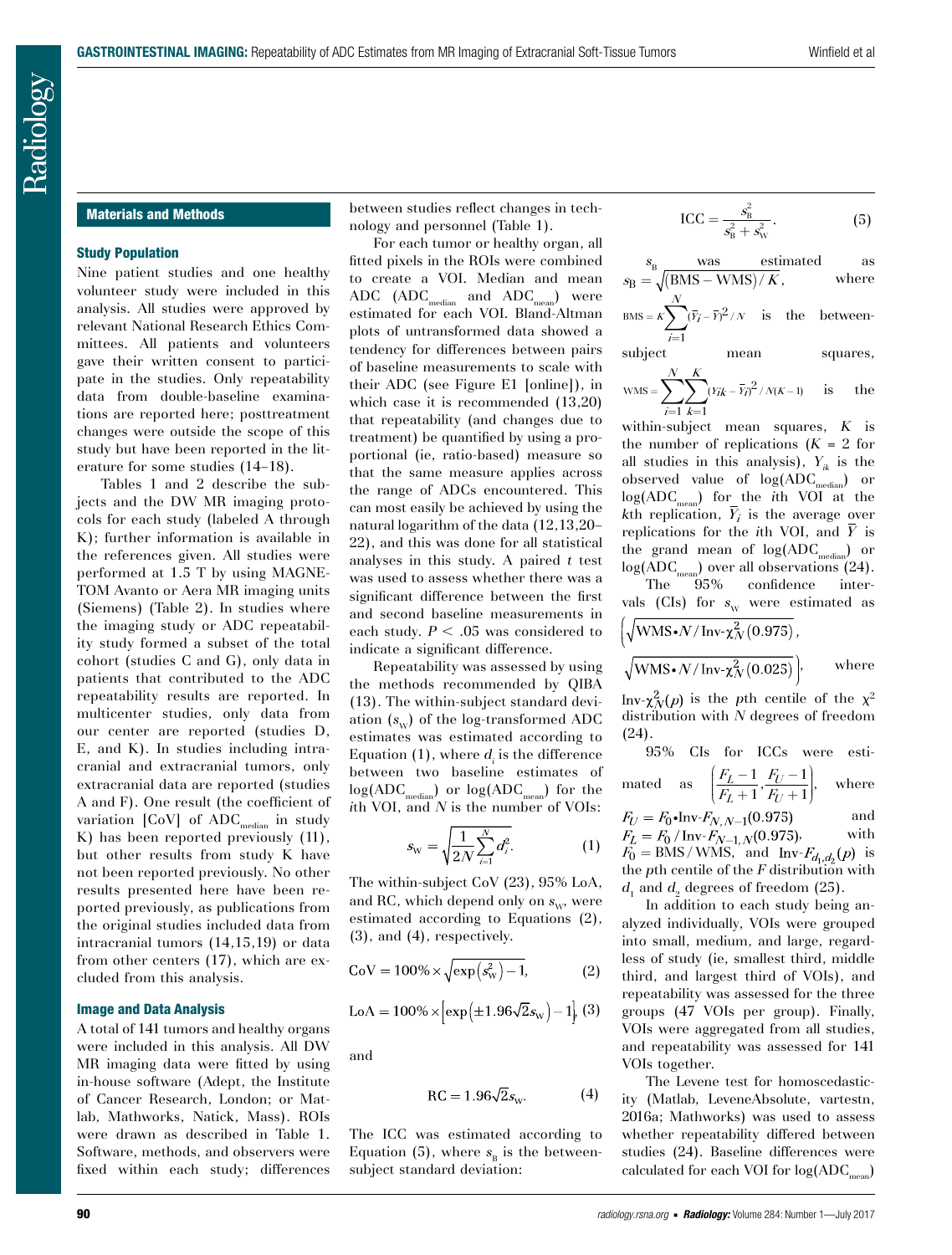|                                                   | Subjects and Imaging Procedures for Studies A through K          |                                                                                                                                                                          |                         |                                                       |                                         |                                                                                   |                                                                                   |                                                      |                                                              |
|---------------------------------------------------|------------------------------------------------------------------|--------------------------------------------------------------------------------------------------------------------------------------------------------------------------|-------------------------|-------------------------------------------------------|-----------------------------------------|-----------------------------------------------------------------------------------|-----------------------------------------------------------------------------------|------------------------------------------------------|--------------------------------------------------------------|
| Study A (14,15)                                   | Study B                                                          | Study C (16)                                                                                                                                                             | Study D                 | Study $E(17)$                                         | Study $F(19)$                           | Study G (18)                                                                      | Study H                                                                           | Study J                                              | Studies K1, K2,<br>and K3 (11)                               |
| population;<br>adults)<br>1 trial                 | Patients (phase Patients (adults)                                | Patients (phase<br>population;<br>adults)<br>1 trial                                                                                                                     | (adults)<br>Patients    | Patients (phase<br>population;<br>adults)<br>1 trial  | (pediatric)<br><b>Patients</b>          | Patients (phase<br>population;<br>adults)<br>1 trial                              | Patients (phase<br>population;<br>adults)<br>1 trial                              | Patients (phase<br>population;<br>adults)<br>1 trial | volunteers<br>women)<br>(adults,<br>Healthy                  |
| nine pelvic<br>abdominal<br>lesions)<br>Mixed (17 | Retroperitoneal<br>soft-tissue<br>masses                         | Mixed (eight liver<br>splenic lesion,<br>lesions, one<br>lymph node)<br>wall lesion,<br>lesion, one<br>lesion, one<br>one pelvic<br>abdominal<br>peritoneal<br>one renal | carcinoma<br>Renal cell | pelvic lesions)<br>Mixed (five liver<br>lesions, four | solid tumors)<br>(extracranial<br>Mixed | pelvic lesions<br>lymph nodes)<br>Mixed (four liver<br>lesions, two<br>two pelvic | one abdominal<br>Mixed (five liver<br>lymph node)<br>lesions, one<br>lung lesion, | Liver lesions                                        | (K1: kidneys;<br>K2: liver; K3:<br>Healthy organs<br>spleen) |
|                                                   | 23                                                               | بت                                                                                                                                                                       | ᄃ                       | ဓာ                                                    | $\infty$                                | ∞                                                                                 |                                                                                   | ဖ                                                    | $\approx$                                                    |
| 2008-2010                                         | 2013-2016                                                        | 2009-2010                                                                                                                                                                | 2010-2016               | 2006-2007                                             | 2010-2014                               | 2008-2009                                                                         | 2014-2016                                                                         | 2011-2012                                            | 2012                                                         |
| 7 Days                                            | ("coffee-break"<br>repeatability)<br>45 minutes<br>Approximately | $4 - 7$ Days                                                                                                                                                             | 24 Hours                | $2-10$ Days                                           | 24 Hours                                | 4-10 Days                                                                         | $2-3$ Days                                                                        | 5 Days                                               | Table 1 (continues)<br>$1 - 7$ Days                          |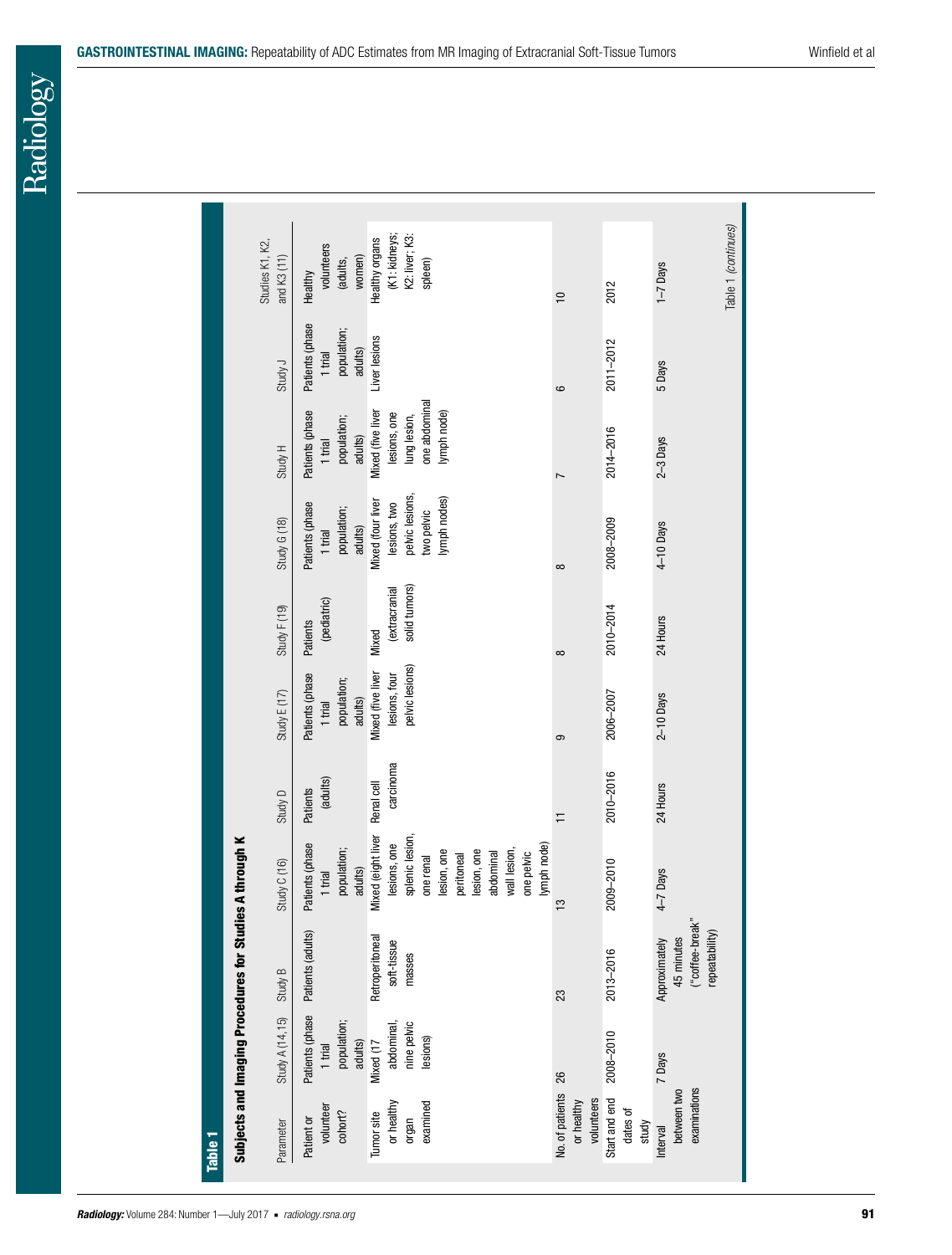| <b>GASTROINTESTINAL IMAGING:</b> Repeatability of ADC Estimates from MR Imaging of Extracranial Soft-Tissue Tumors | Winfield et al |
|--------------------------------------------------------------------------------------------------------------------|----------------|
|                                                                                                                    |                |

| highest-b-value<br>of the imaging<br>three sections<br>imaging. ROIs<br>drawn around<br>experience in<br>tumor on the<br>examination.<br>at the center<br>a consultant<br>extracranial<br>experience,<br>images on<br>ROIs drawn by<br>for second<br>radiologist<br>$(N.T.)$ with<br>6 years of<br>5 years of<br>including<br>matching<br>paseline<br>selected<br>sections<br>DW MR<br>volume;<br>Study J<br>highest-b-value<br>three sections<br>of the imaging<br>imaging. ROIs<br>drawn around<br>experience in<br>tumor on the<br>at the center<br>examination.<br>a consultant<br>extracranial<br>experience,<br>ROIs drawn by<br>images on<br>radiologist<br>for second<br>$(N.T.)$ with<br>9 years of<br>8 years of<br>including<br>matching<br>DW MR<br>baseline<br>sections<br>selected<br>volume;<br>Study H<br>images on three<br>highest-b-value<br>whole tumor on<br>near the center<br>radiologist (N.T.)<br>to six sections<br>of the imaging<br>imaging. ROIs<br>drawn around<br>of experience,<br>ROIs drawn by a<br>experience in<br>with 5 years<br>extracranial<br>4 years of<br>including<br>Study G (18)<br>DW MR<br>volume.<br>tumor on three<br>imaging. ROIs<br>drawn around<br>of experience,<br>experience in<br>sections near<br>(D.M.K.) with<br>the center of<br>examination.<br>a consultant<br>$> 10$ years<br>the imaging<br>$include$ throughering<br>extracranial<br>10 years of<br>selected for<br>ROIs drawn by<br>radiologist<br>matching<br>baseline<br>sections<br>Study $F(19)$<br>DW MR<br>volume;<br>second<br>partial-volume<br>in extracranial<br>imaging. ROIs<br>excluding the<br>of experience,<br>drawn around<br>sec/mm <sup>2</sup> DW<br>images on all<br>(D.M.K.) with<br>effects were<br>which tumor<br>$> 10$ years<br>most cranial<br>a consultant<br>sections on<br>$includeing$ ><br>of tumor on<br>whole area<br>ROIs drawn by<br>experience<br>and caudal<br>radiologist<br>sections if<br>5 years of<br>appeared<br>$b = 750$<br>Study $E(17)$<br>DW MR<br>visible).<br>of experience,<br>experience in<br>around tumor<br>high- <i>b</i> -value<br>(D.M.K.) with<br>a consultant<br>$> 10$ years<br>includeing ><br>extracranial<br>mages with<br>ROIs drawn<br>10 years of<br>sections on<br>ROIs drawn by<br>radiologist<br>reference<br>imaging.<br>DW MR<br>imaging.<br>to other<br>on five<br>central<br>Study D<br>highest-b-value<br>whole tumor on<br>imaging. ROIs<br>drawn around<br>experience in<br>sections near<br>the center of<br>a radiologist<br>the imaging<br>extracranial<br>experience,<br>three to six<br>images on<br>ROIs drawn by<br>$(M.T.)$ with<br>5 years of<br>4 years of<br>including<br>Study C (16)<br>DW MR<br>volume.<br>tumor appeared;<br>ROIs transferred<br>partial-volume<br>(excluding the<br>imaging. ROIs<br>drawn around<br>stations were<br>experience in<br>to ADC maps<br>necessary to<br>large tumors.<br>images on al<br>T2-weighted<br>effects were<br>visible). Two<br>a consultant<br>most cranial<br>of tumor on<br>extracranial<br>sections on<br>whole area<br>ROIs drawn by<br>12 years of<br>experience<br>acquired if<br>and caudal<br>$(C.M.)$ with<br>cover very<br>radiologist<br>which the<br>sections if<br>8 years of<br>including<br>DW MR<br>Study B<br>imaging. ROIs<br>drawn around<br>experience in<br>whole area of<br>of 20 sections<br>to a maximum<br>appeared (up<br>sec/mm <sup>2</sup> DW<br>images on al<br>which tumor<br>a consultant<br>Study A (14,15)<br>extracranial<br>sections on<br>ROIs drawn by<br>experience,<br>$(C.M.)$ with<br>in imaging<br>radiologist<br>7 years of<br>3 years of<br>including<br>tumor on<br>$b = 500$<br>volume).<br>DW MR<br>Method used to<br>define VOIs*<br>Parameter |  |  |  | ROIs drawn by an<br>experience in<br>MR physicist<br>$(J.M.W.)$ with<br>Studies K1, K2,<br>experience,<br>4 years of<br>2 years of<br>including<br>and $K3(11)$ |
|-----------------------------------------------------------------------------------------------------------------------------------------------------------------------------------------------------------------------------------------------------------------------------------------------------------------------------------------------------------------------------------------------------------------------------------------------------------------------------------------------------------------------------------------------------------------------------------------------------------------------------------------------------------------------------------------------------------------------------------------------------------------------------------------------------------------------------------------------------------------------------------------------------------------------------------------------------------------------------------------------------------------------------------------------------------------------------------------------------------------------------------------------------------------------------------------------------------------------------------------------------------------------------------------------------------------------------------------------------------------------------------------------------------------------------------------------------------------------------------------------------------------------------------------------------------------------------------------------------------------------------------------------------------------------------------------------------------------------------------------------------------------------------------------------------------------------------------------------------------------------------------------------------------------------------------------------------------------------------------------------------------------------------------------------------------------------------------------------------------------------------------------------------------------------------------------------------------------------------------------------------------------------------------------------------------------------------------------------------------------------------------------------------------------------------------------------------------------------------------------------------------------------------------------------------------------------------------------------------------------------------------------------------------------------------------------------------------------------------------------------------------------------------------------------------------------------------------------------------------------------------------------------------------------------------------------------------------------------------------------------------------------------------------------------------------------------------------------------------------------------------------------------------------------------------------------------------------------------------------------------------------------------------------------------------------------------------------------------------------------------------------------------------------------------------------------------------------------------------------------------------------------------------------------------------------------------------------------------------------------------------------------------------------------------------------------------------------------------------------------------------------|--|--|--|-----------------------------------------------------------------------------------------------------------------------------------------------------------------|
|                                                                                                                                                                                                                                                                                                                                                                                                                                                                                                                                                                                                                                                                                                                                                                                                                                                                                                                                                                                                                                                                                                                                                                                                                                                                                                                                                                                                                                                                                                                                                                                                                                                                                                                                                                                                                                                                                                                                                                                                                                                                                                                                                                                                                                                                                                                                                                                                                                                                                                                                                                                                                                                                                                                                                                                                                                                                                                                                                                                                                                                                                                                                                                                                                                                                                                                                                                                                                                                                                                                                                                                                                                                                                                                                                           |  |  |  |                                                                                                                                                                 |
|                                                                                                                                                                                                                                                                                                                                                                                                                                                                                                                                                                                                                                                                                                                                                                                                                                                                                                                                                                                                                                                                                                                                                                                                                                                                                                                                                                                                                                                                                                                                                                                                                                                                                                                                                                                                                                                                                                                                                                                                                                                                                                                                                                                                                                                                                                                                                                                                                                                                                                                                                                                                                                                                                                                                                                                                                                                                                                                                                                                                                                                                                                                                                                                                                                                                                                                                                                                                                                                                                                                                                                                                                                                                                                                                                           |  |  |  |                                                                                                                                                                 |
|                                                                                                                                                                                                                                                                                                                                                                                                                                                                                                                                                                                                                                                                                                                                                                                                                                                                                                                                                                                                                                                                                                                                                                                                                                                                                                                                                                                                                                                                                                                                                                                                                                                                                                                                                                                                                                                                                                                                                                                                                                                                                                                                                                                                                                                                                                                                                                                                                                                                                                                                                                                                                                                                                                                                                                                                                                                                                                                                                                                                                                                                                                                                                                                                                                                                                                                                                                                                                                                                                                                                                                                                                                                                                                                                                           |  |  |  |                                                                                                                                                                 |
|                                                                                                                                                                                                                                                                                                                                                                                                                                                                                                                                                                                                                                                                                                                                                                                                                                                                                                                                                                                                                                                                                                                                                                                                                                                                                                                                                                                                                                                                                                                                                                                                                                                                                                                                                                                                                                                                                                                                                                                                                                                                                                                                                                                                                                                                                                                                                                                                                                                                                                                                                                                                                                                                                                                                                                                                                                                                                                                                                                                                                                                                                                                                                                                                                                                                                                                                                                                                                                                                                                                                                                                                                                                                                                                                                           |  |  |  |                                                                                                                                                                 |
|                                                                                                                                                                                                                                                                                                                                                                                                                                                                                                                                                                                                                                                                                                                                                                                                                                                                                                                                                                                                                                                                                                                                                                                                                                                                                                                                                                                                                                                                                                                                                                                                                                                                                                                                                                                                                                                                                                                                                                                                                                                                                                                                                                                                                                                                                                                                                                                                                                                                                                                                                                                                                                                                                                                                                                                                                                                                                                                                                                                                                                                                                                                                                                                                                                                                                                                                                                                                                                                                                                                                                                                                                                                                                                                                                           |  |  |  |                                                                                                                                                                 |
|                                                                                                                                                                                                                                                                                                                                                                                                                                                                                                                                                                                                                                                                                                                                                                                                                                                                                                                                                                                                                                                                                                                                                                                                                                                                                                                                                                                                                                                                                                                                                                                                                                                                                                                                                                                                                                                                                                                                                                                                                                                                                                                                                                                                                                                                                                                                                                                                                                                                                                                                                                                                                                                                                                                                                                                                                                                                                                                                                                                                                                                                                                                                                                                                                                                                                                                                                                                                                                                                                                                                                                                                                                                                                                                                                           |  |  |  |                                                                                                                                                                 |
|                                                                                                                                                                                                                                                                                                                                                                                                                                                                                                                                                                                                                                                                                                                                                                                                                                                                                                                                                                                                                                                                                                                                                                                                                                                                                                                                                                                                                                                                                                                                                                                                                                                                                                                                                                                                                                                                                                                                                                                                                                                                                                                                                                                                                                                                                                                                                                                                                                                                                                                                                                                                                                                                                                                                                                                                                                                                                                                                                                                                                                                                                                                                                                                                                                                                                                                                                                                                                                                                                                                                                                                                                                                                                                                                                           |  |  |  |                                                                                                                                                                 |
|                                                                                                                                                                                                                                                                                                                                                                                                                                                                                                                                                                                                                                                                                                                                                                                                                                                                                                                                                                                                                                                                                                                                                                                                                                                                                                                                                                                                                                                                                                                                                                                                                                                                                                                                                                                                                                                                                                                                                                                                                                                                                                                                                                                                                                                                                                                                                                                                                                                                                                                                                                                                                                                                                                                                                                                                                                                                                                                                                                                                                                                                                                                                                                                                                                                                                                                                                                                                                                                                                                                                                                                                                                                                                                                                                           |  |  |  |                                                                                                                                                                 |
|                                                                                                                                                                                                                                                                                                                                                                                                                                                                                                                                                                                                                                                                                                                                                                                                                                                                                                                                                                                                                                                                                                                                                                                                                                                                                                                                                                                                                                                                                                                                                                                                                                                                                                                                                                                                                                                                                                                                                                                                                                                                                                                                                                                                                                                                                                                                                                                                                                                                                                                                                                                                                                                                                                                                                                                                                                                                                                                                                                                                                                                                                                                                                                                                                                                                                                                                                                                                                                                                                                                                                                                                                                                                                                                                                           |  |  |  |                                                                                                                                                                 |
|                                                                                                                                                                                                                                                                                                                                                                                                                                                                                                                                                                                                                                                                                                                                                                                                                                                                                                                                                                                                                                                                                                                                                                                                                                                                                                                                                                                                                                                                                                                                                                                                                                                                                                                                                                                                                                                                                                                                                                                                                                                                                                                                                                                                                                                                                                                                                                                                                                                                                                                                                                                                                                                                                                                                                                                                                                                                                                                                                                                                                                                                                                                                                                                                                                                                                                                                                                                                                                                                                                                                                                                                                                                                                                                                                           |  |  |  | extracranial                                                                                                                                                    |
|                                                                                                                                                                                                                                                                                                                                                                                                                                                                                                                                                                                                                                                                                                                                                                                                                                                                                                                                                                                                                                                                                                                                                                                                                                                                                                                                                                                                                                                                                                                                                                                                                                                                                                                                                                                                                                                                                                                                                                                                                                                                                                                                                                                                                                                                                                                                                                                                                                                                                                                                                                                                                                                                                                                                                                                                                                                                                                                                                                                                                                                                                                                                                                                                                                                                                                                                                                                                                                                                                                                                                                                                                                                                                                                                                           |  |  |  | DW MR                                                                                                                                                           |
|                                                                                                                                                                                                                                                                                                                                                                                                                                                                                                                                                                                                                                                                                                                                                                                                                                                                                                                                                                                                                                                                                                                                                                                                                                                                                                                                                                                                                                                                                                                                                                                                                                                                                                                                                                                                                                                                                                                                                                                                                                                                                                                                                                                                                                                                                                                                                                                                                                                                                                                                                                                                                                                                                                                                                                                                                                                                                                                                                                                                                                                                                                                                                                                                                                                                                                                                                                                                                                                                                                                                                                                                                                                                                                                                                           |  |  |  | imaging.                                                                                                                                                        |
|                                                                                                                                                                                                                                                                                                                                                                                                                                                                                                                                                                                                                                                                                                                                                                                                                                                                                                                                                                                                                                                                                                                                                                                                                                                                                                                                                                                                                                                                                                                                                                                                                                                                                                                                                                                                                                                                                                                                                                                                                                                                                                                                                                                                                                                                                                                                                                                                                                                                                                                                                                                                                                                                                                                                                                                                                                                                                                                                                                                                                                                                                                                                                                                                                                                                                                                                                                                                                                                                                                                                                                                                                                                                                                                                                           |  |  |  | ROIs drawn                                                                                                                                                      |
|                                                                                                                                                                                                                                                                                                                                                                                                                                                                                                                                                                                                                                                                                                                                                                                                                                                                                                                                                                                                                                                                                                                                                                                                                                                                                                                                                                                                                                                                                                                                                                                                                                                                                                                                                                                                                                                                                                                                                                                                                                                                                                                                                                                                                                                                                                                                                                                                                                                                                                                                                                                                                                                                                                                                                                                                                                                                                                                                                                                                                                                                                                                                                                                                                                                                                                                                                                                                                                                                                                                                                                                                                                                                                                                                                           |  |  |  | by region                                                                                                                                                       |
|                                                                                                                                                                                                                                                                                                                                                                                                                                                                                                                                                                                                                                                                                                                                                                                                                                                                                                                                                                                                                                                                                                                                                                                                                                                                                                                                                                                                                                                                                                                                                                                                                                                                                                                                                                                                                                                                                                                                                                                                                                                                                                                                                                                                                                                                                                                                                                                                                                                                                                                                                                                                                                                                                                                                                                                                                                                                                                                                                                                                                                                                                                                                                                                                                                                                                                                                                                                                                                                                                                                                                                                                                                                                                                                                                           |  |  |  | growing                                                                                                                                                         |
|                                                                                                                                                                                                                                                                                                                                                                                                                                                                                                                                                                                                                                                                                                                                                                                                                                                                                                                                                                                                                                                                                                                                                                                                                                                                                                                                                                                                                                                                                                                                                                                                                                                                                                                                                                                                                                                                                                                                                                                                                                                                                                                                                                                                                                                                                                                                                                                                                                                                                                                                                                                                                                                                                                                                                                                                                                                                                                                                                                                                                                                                                                                                                                                                                                                                                                                                                                                                                                                                                                                                                                                                                                                                                                                                                           |  |  |  | (kidneys and                                                                                                                                                    |
|                                                                                                                                                                                                                                                                                                                                                                                                                                                                                                                                                                                                                                                                                                                                                                                                                                                                                                                                                                                                                                                                                                                                                                                                                                                                                                                                                                                                                                                                                                                                                                                                                                                                                                                                                                                                                                                                                                                                                                                                                                                                                                                                                                                                                                                                                                                                                                                                                                                                                                                                                                                                                                                                                                                                                                                                                                                                                                                                                                                                                                                                                                                                                                                                                                                                                                                                                                                                                                                                                                                                                                                                                                                                                                                                                           |  |  |  | spleen) or                                                                                                                                                      |
|                                                                                                                                                                                                                                                                                                                                                                                                                                                                                                                                                                                                                                                                                                                                                                                                                                                                                                                                                                                                                                                                                                                                                                                                                                                                                                                                                                                                                                                                                                                                                                                                                                                                                                                                                                                                                                                                                                                                                                                                                                                                                                                                                                                                                                                                                                                                                                                                                                                                                                                                                                                                                                                                                                                                                                                                                                                                                                                                                                                                                                                                                                                                                                                                                                                                                                                                                                                                                                                                                                                                                                                                                                                                                                                                                           |  |  |  | freehand                                                                                                                                                        |
|                                                                                                                                                                                                                                                                                                                                                                                                                                                                                                                                                                                                                                                                                                                                                                                                                                                                                                                                                                                                                                                                                                                                                                                                                                                                                                                                                                                                                                                                                                                                                                                                                                                                                                                                                                                                                                                                                                                                                                                                                                                                                                                                                                                                                                                                                                                                                                                                                                                                                                                                                                                                                                                                                                                                                                                                                                                                                                                                                                                                                                                                                                                                                                                                                                                                                                                                                                                                                                                                                                                                                                                                                                                                                                                                                           |  |  |  | liver). ROIs                                                                                                                                                    |
|                                                                                                                                                                                                                                                                                                                                                                                                                                                                                                                                                                                                                                                                                                                                                                                                                                                                                                                                                                                                                                                                                                                                                                                                                                                                                                                                                                                                                                                                                                                                                                                                                                                                                                                                                                                                                                                                                                                                                                                                                                                                                                                                                                                                                                                                                                                                                                                                                                                                                                                                                                                                                                                                                                                                                                                                                                                                                                                                                                                                                                                                                                                                                                                                                                                                                                                                                                                                                                                                                                                                                                                                                                                                                                                                                           |  |  |  | drawn on                                                                                                                                                        |
|                                                                                                                                                                                                                                                                                                                                                                                                                                                                                                                                                                                                                                                                                                                                                                                                                                                                                                                                                                                                                                                                                                                                                                                                                                                                                                                                                                                                                                                                                                                                                                                                                                                                                                                                                                                                                                                                                                                                                                                                                                                                                                                                                                                                                                                                                                                                                                                                                                                                                                                                                                                                                                                                                                                                                                                                                                                                                                                                                                                                                                                                                                                                                                                                                                                                                                                                                                                                                                                                                                                                                                                                                                                                                                                                                           |  |  |  | computed                                                                                                                                                        |
|                                                                                                                                                                                                                                                                                                                                                                                                                                                                                                                                                                                                                                                                                                                                                                                                                                                                                                                                                                                                                                                                                                                                                                                                                                                                                                                                                                                                                                                                                                                                                                                                                                                                                                                                                                                                                                                                                                                                                                                                                                                                                                                                                                                                                                                                                                                                                                                                                                                                                                                                                                                                                                                                                                                                                                                                                                                                                                                                                                                                                                                                                                                                                                                                                                                                                                                                                                                                                                                                                                                                                                                                                                                                                                                                                           |  |  |  | DW images                                                                                                                                                       |
|                                                                                                                                                                                                                                                                                                                                                                                                                                                                                                                                                                                                                                                                                                                                                                                                                                                                                                                                                                                                                                                                                                                                                                                                                                                                                                                                                                                                                                                                                                                                                                                                                                                                                                                                                                                                                                                                                                                                                                                                                                                                                                                                                                                                                                                                                                                                                                                                                                                                                                                                                                                                                                                                                                                                                                                                                                                                                                                                                                                                                                                                                                                                                                                                                                                                                                                                                                                                                                                                                                                                                                                                                                                                                                                                                           |  |  |  | $(b = 500)$                                                                                                                                                     |
|                                                                                                                                                                                                                                                                                                                                                                                                                                                                                                                                                                                                                                                                                                                                                                                                                                                                                                                                                                                                                                                                                                                                                                                                                                                                                                                                                                                                                                                                                                                                                                                                                                                                                                                                                                                                                                                                                                                                                                                                                                                                                                                                                                                                                                                                                                                                                                                                                                                                                                                                                                                                                                                                                                                                                                                                                                                                                                                                                                                                                                                                                                                                                                                                                                                                                                                                                                                                                                                                                                                                                                                                                                                                                                                                                           |  |  |  | sec/mm <sup>2</sup> for                                                                                                                                         |
|                                                                                                                                                                                                                                                                                                                                                                                                                                                                                                                                                                                                                                                                                                                                                                                                                                                                                                                                                                                                                                                                                                                                                                                                                                                                                                                                                                                                                                                                                                                                                                                                                                                                                                                                                                                                                                                                                                                                                                                                                                                                                                                                                                                                                                                                                                                                                                                                                                                                                                                                                                                                                                                                                                                                                                                                                                                                                                                                                                                                                                                                                                                                                                                                                                                                                                                                                                                                                                                                                                                                                                                                                                                                                                                                                           |  |  |  | kidneys,                                                                                                                                                        |
|                                                                                                                                                                                                                                                                                                                                                                                                                                                                                                                                                                                                                                                                                                                                                                                                                                                                                                                                                                                                                                                                                                                                                                                                                                                                                                                                                                                                                                                                                                                                                                                                                                                                                                                                                                                                                                                                                                                                                                                                                                                                                                                                                                                                                                                                                                                                                                                                                                                                                                                                                                                                                                                                                                                                                                                                                                                                                                                                                                                                                                                                                                                                                                                                                                                                                                                                                                                                                                                                                                                                                                                                                                                                                                                                                           |  |  |  | $b = 800$                                                                                                                                                       |
|                                                                                                                                                                                                                                                                                                                                                                                                                                                                                                                                                                                                                                                                                                                                                                                                                                                                                                                                                                                                                                                                                                                                                                                                                                                                                                                                                                                                                                                                                                                                                                                                                                                                                                                                                                                                                                                                                                                                                                                                                                                                                                                                                                                                                                                                                                                                                                                                                                                                                                                                                                                                                                                                                                                                                                                                                                                                                                                                                                                                                                                                                                                                                                                                                                                                                                                                                                                                                                                                                                                                                                                                                                                                                                                                                           |  |  |  | sec/mm <sup>2</sup> for                                                                                                                                         |
|                                                                                                                                                                                                                                                                                                                                                                                                                                                                                                                                                                                                                                                                                                                                                                                                                                                                                                                                                                                                                                                                                                                                                                                                                                                                                                                                                                                                                                                                                                                                                                                                                                                                                                                                                                                                                                                                                                                                                                                                                                                                                                                                                                                                                                                                                                                                                                                                                                                                                                                                                                                                                                                                                                                                                                                                                                                                                                                                                                                                                                                                                                                                                                                                                                                                                                                                                                                                                                                                                                                                                                                                                                                                                                                                                           |  |  |  | liver, $b = 1000$                                                                                                                                               |
|                                                                                                                                                                                                                                                                                                                                                                                                                                                                                                                                                                                                                                                                                                                                                                                                                                                                                                                                                                                                                                                                                                                                                                                                                                                                                                                                                                                                                                                                                                                                                                                                                                                                                                                                                                                                                                                                                                                                                                                                                                                                                                                                                                                                                                                                                                                                                                                                                                                                                                                                                                                                                                                                                                                                                                                                                                                                                                                                                                                                                                                                                                                                                                                                                                                                                                                                                                                                                                                                                                                                                                                                                                                                                                                                                           |  |  |  | sec/mm <sup>2</sup> for                                                                                                                                         |
|                                                                                                                                                                                                                                                                                                                                                                                                                                                                                                                                                                                                                                                                                                                                                                                                                                                                                                                                                                                                                                                                                                                                                                                                                                                                                                                                                                                                                                                                                                                                                                                                                                                                                                                                                                                                                                                                                                                                                                                                                                                                                                                                                                                                                                                                                                                                                                                                                                                                                                                                                                                                                                                                                                                                                                                                                                                                                                                                                                                                                                                                                                                                                                                                                                                                                                                                                                                                                                                                                                                                                                                                                                                                                                                                                           |  |  |  | spleen)                                                                                                                                                         |
|                                                                                                                                                                                                                                                                                                                                                                                                                                                                                                                                                                                                                                                                                                                                                                                                                                                                                                                                                                                                                                                                                                                                                                                                                                                                                                                                                                                                                                                                                                                                                                                                                                                                                                                                                                                                                                                                                                                                                                                                                                                                                                                                                                                                                                                                                                                                                                                                                                                                                                                                                                                                                                                                                                                                                                                                                                                                                                                                                                                                                                                                                                                                                                                                                                                                                                                                                                                                                                                                                                                                                                                                                                                                                                                                                           |  |  |  | encompassing                                                                                                                                                    |
|                                                                                                                                                                                                                                                                                                                                                                                                                                                                                                                                                                                                                                                                                                                                                                                                                                                                                                                                                                                                                                                                                                                                                                                                                                                                                                                                                                                                                                                                                                                                                                                                                                                                                                                                                                                                                                                                                                                                                                                                                                                                                                                                                                                                                                                                                                                                                                                                                                                                                                                                                                                                                                                                                                                                                                                                                                                                                                                                                                                                                                                                                                                                                                                                                                                                                                                                                                                                                                                                                                                                                                                                                                                                                                                                                           |  |  |  | the whole                                                                                                                                                       |
|                                                                                                                                                                                                                                                                                                                                                                                                                                                                                                                                                                                                                                                                                                                                                                                                                                                                                                                                                                                                                                                                                                                                                                                                                                                                                                                                                                                                                                                                                                                                                                                                                                                                                                                                                                                                                                                                                                                                                                                                                                                                                                                                                                                                                                                                                                                                                                                                                                                                                                                                                                                                                                                                                                                                                                                                                                                                                                                                                                                                                                                                                                                                                                                                                                                                                                                                                                                                                                                                                                                                                                                                                                                                                                                                                           |  |  |  | area of the                                                                                                                                                     |
|                                                                                                                                                                                                                                                                                                                                                                                                                                                                                                                                                                                                                                                                                                                                                                                                                                                                                                                                                                                                                                                                                                                                                                                                                                                                                                                                                                                                                                                                                                                                                                                                                                                                                                                                                                                                                                                                                                                                                                                                                                                                                                                                                                                                                                                                                                                                                                                                                                                                                                                                                                                                                                                                                                                                                                                                                                                                                                                                                                                                                                                                                                                                                                                                                                                                                                                                                                                                                                                                                                                                                                                                                                                                                                                                                           |  |  |  | organ on three                                                                                                                                                  |
|                                                                                                                                                                                                                                                                                                                                                                                                                                                                                                                                                                                                                                                                                                                                                                                                                                                                                                                                                                                                                                                                                                                                                                                                                                                                                                                                                                                                                                                                                                                                                                                                                                                                                                                                                                                                                                                                                                                                                                                                                                                                                                                                                                                                                                                                                                                                                                                                                                                                                                                                                                                                                                                                                                                                                                                                                                                                                                                                                                                                                                                                                                                                                                                                                                                                                                                                                                                                                                                                                                                                                                                                                                                                                                                                                           |  |  |  | contiguous                                                                                                                                                      |
|                                                                                                                                                                                                                                                                                                                                                                                                                                                                                                                                                                                                                                                                                                                                                                                                                                                                                                                                                                                                                                                                                                                                                                                                                                                                                                                                                                                                                                                                                                                                                                                                                                                                                                                                                                                                                                                                                                                                                                                                                                                                                                                                                                                                                                                                                                                                                                                                                                                                                                                                                                                                                                                                                                                                                                                                                                                                                                                                                                                                                                                                                                                                                                                                                                                                                                                                                                                                                                                                                                                                                                                                                                                                                                                                                           |  |  |  | sections.                                                                                                                                                       |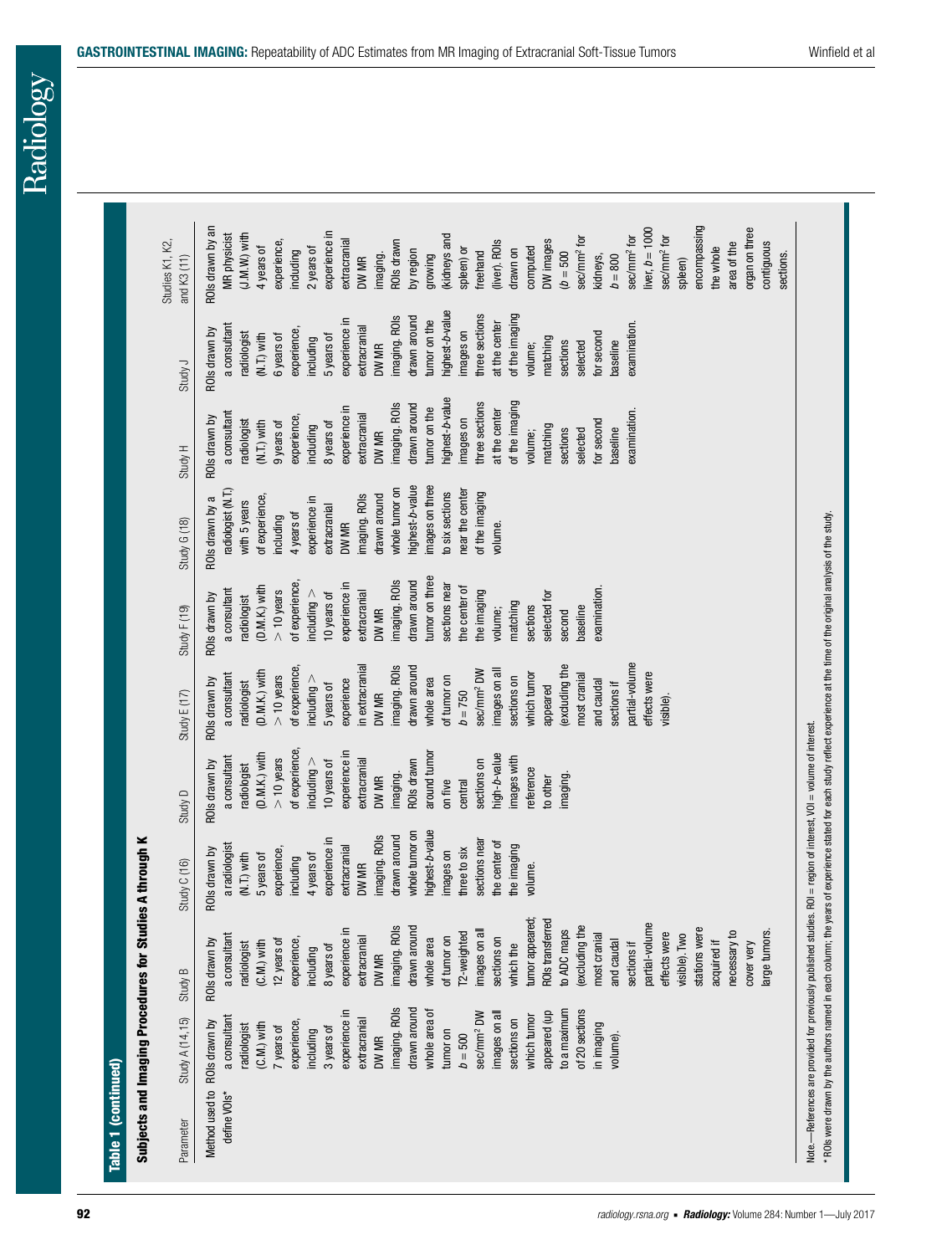|      |                                                          | ×<br>MR Imaging Protocol for Studies A through                                                      |                                 |                                                    |                                 |                                 |                                      |                                 |                                 |                                                                        |
|------|----------------------------------------------------------|-----------------------------------------------------------------------------------------------------|---------------------------------|----------------------------------------------------|---------------------------------|---------------------------------|--------------------------------------|---------------------------------|---------------------------------|------------------------------------------------------------------------|
|      | Study A (14,15)                                          | Study B                                                                                             | Study C (16)                    | Study D                                            | Study $E(17)$                   | Study $F(19)$                   | Study G (18)                         | Study H                         | Study J                         | Studies K1, K2,<br>and K3 (11)                                         |
|      | (Siemens,<br>Germany)<br>Erlangen,<br>MAGNETOM<br>Avanto | (Siemens)<br>MAGNETOM<br>Aera                                                                       | (Siemens)<br>MAGNETOM<br>Avanto | (Siemens)<br>MAGNETOM<br>Avanto                    | (Siemens)<br>MAGNETOM<br>Avanto | (Siemens)<br>MAGNETOM<br>Avanto | (Siemens)<br>MAGNETOM<br>Avanto      | (Siemens)<br>MAGNETOM<br>Avanto | (Siemens)<br>MAGNETOM<br>Avanto | (Siemens)<br>MAGNETOM<br>Avanto                                        |
|      | Axial                                                    | Axial                                                                                               | Coronal oblique                 | Coronal                                            | Axial                           | Coronal                         | Axial                                | Coronal                         | Coronal                         | Axial                                                                  |
| 5    |                                                          | 5                                                                                                   | 5                               | 5                                                  | 5                               | 5                               | 5                                    | 5                               | 5                               | $\circ$                                                                |
|      | $380\times380$                                           | $380\times256$                                                                                      | $380 \times 380$                | $380 \times 380$                                   | $340 \times 298$                | $300 \times 300$                | $380 \times 308$                     | $380 \times 380$                | $380 \times 380$                | $380 \times 332$                                                       |
|      | $128\times128$                                           | $160\times108$                                                                                      | $128 \times 128$                | $128\times128$                                     | $128 \times 112$                | $128\times128$                  | $128\times104$                       | $128\times128$                  | $128 \times 128$                | $128 \times 112$                                                       |
|      | $256 \times 256$                                         | $320 \times 216$                                                                                    | $256 \times 256$                | $256 \times 256$                                   | $256 \times 256$                | $256 \times 256$                | $256 \times 208$                     | $256 \times 256$                | $256 \times 256$                | $256 \times 224$                                                       |
| 69   |                                                          | 65                                                                                                  | $\overline{2}$                  | 64                                                 | 72                              | 75                              | 69                                   | 75                              | 89                              | 75                                                                     |
| 3500 |                                                          | 9200                                                                                                | 2500 to 7000                    | 4000                                               | 3500                            | 3500                            | 3500                                 | 3500                            | 3500                            | 8000                                                                   |
|      | <b>SPAIR</b>                                             | <b>SPAIR</b>                                                                                        | <b>SPAIR</b>                    | <b>SPAIR</b>                                       | suppression<br>Chemical fat     | <b>SPAIR</b>                    | <b>SPAIR</b>                         | <b>SPAIR</b>                    | <b>SPAIR</b>                    | <b>SPAIR</b>                                                           |
|      | 0, 50, 100, 250,<br>500,750                              | 50,600,900                                                                                          | 50, 100, 300,<br>600,900        | 100, 250, 500,<br>0, 20, 40, 60, 80,<br>750, 1000* | 0, 50, 100, 250,<br>500,750     | 0, 50, 100, 300,<br>600, 1000   | 0, 50, 100, 300,<br>600,900,<br>1050 | 0, 50, 100, 300,<br>600, 1000   | 150,600,900                     | ADC estimation)<br>$(b = 0$ acquired<br>but not used in<br>100,500,900 |
|      | Diffusion-encoding Three-scan<br>trace                   | Three-scan<br>trace                                                                                 | Three-scan<br>trace             | Three-scan<br>trace                                | Orthogonal                      | Three-scan<br>trace             | Three-scan<br>trace                  | Three-scan<br>trace             | Three-scan<br>trace             | Three-scan<br>trace                                                    |
| 1775 |                                                          | 1954                                                                                                | 1565                            | 1628                                               | 1445                            | 1860                            | 1775                                 | 1954                            | 1776                            | 1776                                                                   |
| 6/8  |                                                          | 6/8                                                                                                 | 6/8                             | 6/8                                                | 6/8                             | 6/8                             | 6/8                                  | 7/8                             | 6/8                             | Not used                                                               |
| ဖ    |                                                          | and 600 sec/<br>mm <sup>2</sup> ; five for<br>Four for $b = 50$<br>sec/mm <sup>2</sup><br>$b = 900$ | 4                               | 4                                                  | 5                               | S                               | ဖ                                    | 5                               | ₽                               | 4                                                                      |
|      |                                                          |                                                                                                     |                                 |                                                    |                                 |                                 |                                      |                                 |                                 | Table 2 (continues)                                                    |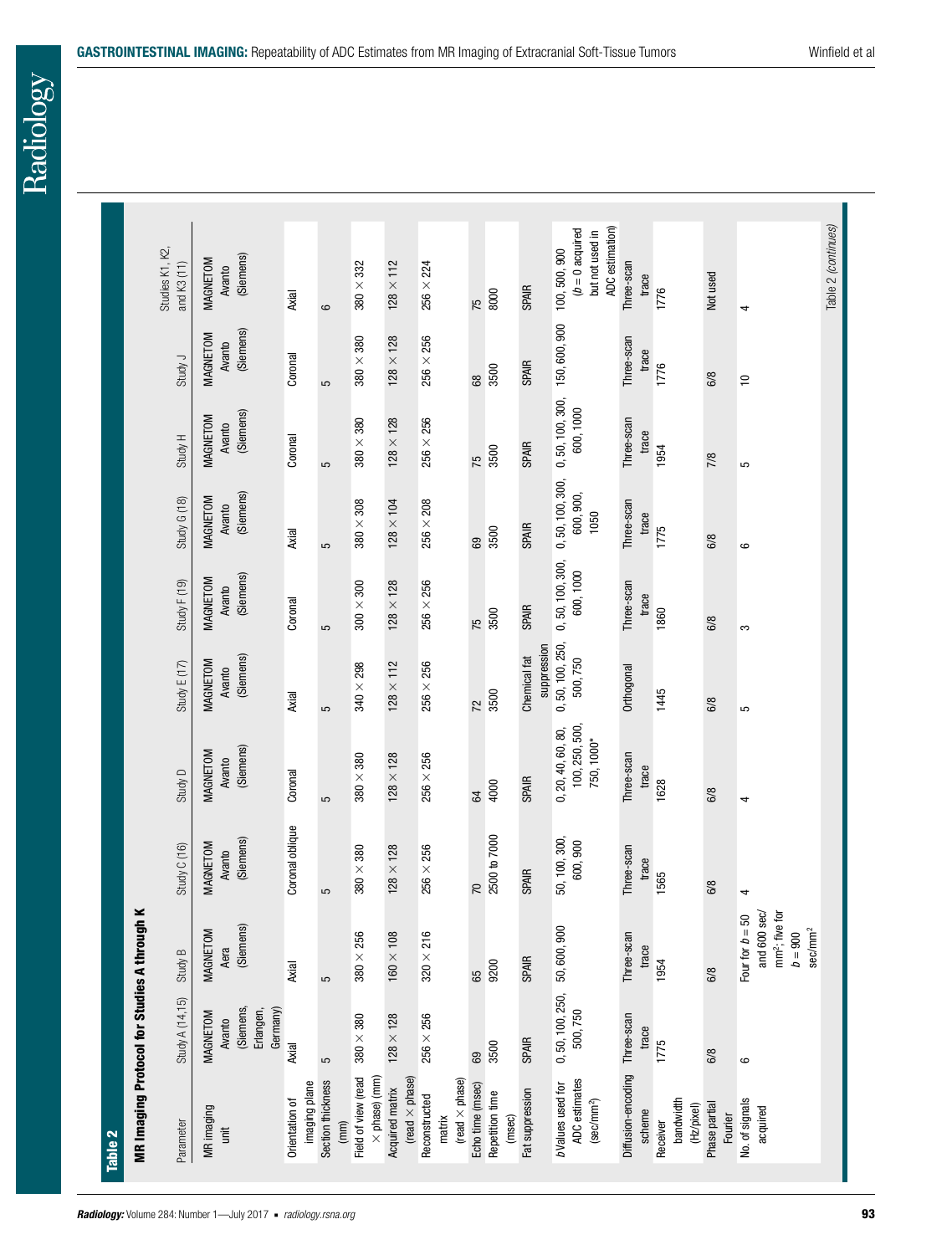| <b><i><u>Froum</u></i></b><br>⋍<br>í |
|--------------------------------------|
|                                      |
|                                      |
| <b>Studic</b><br>-<br>-<br>-         |
|                                      |
| è                                    |
|                                      |
| otoco                                |
|                                      |
|                                      |
|                                      |
| į                                    |
|                                      |
| man.                                 |
|                                      |
|                                      |

|                               | MR Imaging Protocol for Studies A through |                             |                                                                                                                                                                                                                             |                |                |                |              |                               |         |                                |
|-------------------------------|-------------------------------------------|-----------------------------|-----------------------------------------------------------------------------------------------------------------------------------------------------------------------------------------------------------------------------|----------------|----------------|----------------|--------------|-------------------------------|---------|--------------------------------|
| Parameter                     | Study A (14,15)                           | Study B                     | Study C (16)                                                                                                                                                                                                                | Study D        | Study $E(17)$  | Study $F(19)$  | Study G (18) | Study H                       | Study J | Studies K1, K2,<br>and K3 (11) |
| instructions<br>Breathing     | Free breathing                            | Free breathing              | $\text{lesions}$ ( $n = 10$<br>patients); free<br>$lesions (n = 3)$<br>breathing for<br>triggering for<br>liver, splenic,<br>pelvic nodal,<br>and renal<br>abdominal<br>peritoneal<br>wall, and<br>patients)<br>Respiratory | Free breathing | Free breathing | Free breathing |              | Free breathing Free breathing |         | Free breathing Free breathing  |
| Acquisition time<br>(min:sec) | 6:24                                      | 6:28 (Per station) Variable |                                                                                                                                                                                                                             |                |                | 3:30           |              | 4:51                          | 5:26    | 5:44                           |

and  $log(ADC_{median})$ , and the Levene test was used to assess whether the variance of the differences was the same for all studies; the Levene test was also used to assess whether repeatability differed between small, medium, and large VOIs.

The Pearson linear correlation co efficient (Matlab, 2016a; Mathworks) was used to assess correlation be tween CoV and the year the study started, the number of VOIs in the study, and the median volume of VOIs in the study.

# **Results**

The repeatability of  $\text{ADC}_{\text{mean}}$  was similar to the repeatability of  $\mathrm{ADC}_{\mathrm{median}}$ in all studies (Table 3 and Table E1 [online]); for clarity, only ADC<sub>median</sub> is shown in Figures 1–4. Bland-Altman plots showed no relationships between differences between pairs of base line measurements and their means (Fig 1). None of the studies showed a significant difference between pairs of baseline measurements  $(P > .05, )$ paired *t* test). The repeatability of AD -  $C_{\text{median}}$  (Table 3) and ADC<sub>mean</sub> (Table E1 [online]) was good, with CoVs be tween  $1.7\%$  and  $6.3\%$  for ADC<sub>median</sub> and between 1.7% and 6.5% for AD -  $C_{mean}$  for all studies (Fig 2). When we aggregated VOIs from all studies, we found that  $CoV$  was  $4.1\%$  for  $ADC_{median}$ and  $3.9\%$  for  $ADC_{mean}$ , with upper and lower 95% LoAs of 12.1% and  $-10.8\%$ , respectively, for  $ADC_{\text{median}}$ and  $11.5\%$  and  $-10.3\%$  for ADC<sub>mean</sub>. The Levene test showed a significant difference between studies ( *P* = .01 for  $ADC_{\text{median}}$  and  $ADC_{\text{mean}}$ ) that did not persist after the study with the lowest CoV (study B, which included some of the largest VOIs) was excluded.

There was no correlation between the CoV and the year the studies started (Fig 3, A;  $r = -0.4$ ,  $P = .2$  for ADC<sub>median</sub> and  $r = -0.3$ ,  $P = .3$  for  $ADC_{\text{mean}}$ ) nor between the CoV and the number of VOIs in each study (Fig 3;  $B$ ,  $r = -0.3$ ,  $P = .3$  for ADC<sub>median</sub> and  $r = -0.4$ ,  $P = .2$ for  $ADC_{mean}$ ). Only weak correlation was demonstrated between the CoV and the median VOI volume in each study (Fig 3,  $C$ ;  $r = -0.5$ ,  $P = .1$  for ADC<sub>median</sub> and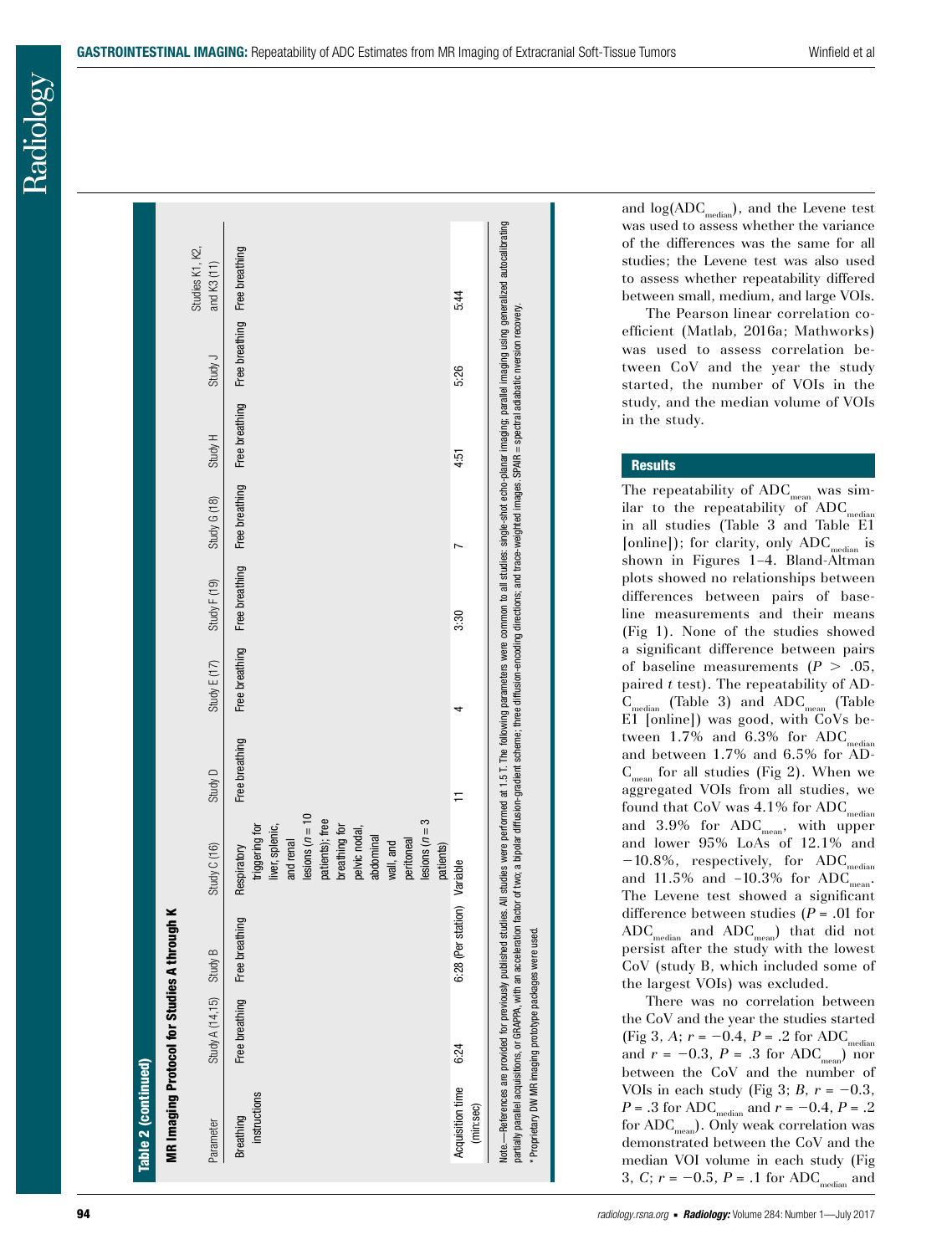#### Table 3

## Repeatability of ADC<sub>median</sub>

|                  |                    |                   | 95% LoA (%)                   |                     |                                        |                     |                         |
|------------------|--------------------|-------------------|-------------------------------|---------------------|----------------------------------------|---------------------|-------------------------|
| Study            | $COV$ $(\%)$       | Upper             | Lower                         | RC (log scale)      | $S_{\scriptscriptstyle M}$ (log scale) | $S_{R}$ (log scale) | <b>ICC</b>              |
| A                | 4.1(3.2, 5.6)      | 11.9(9.2, 16.6)   | $-10.6(-14.3,-8.5)$           | 0.112(0.088, 0.154) | 0.040(0.032, 0.055)                    | 0.218               | 0.967(0.928, 0.985)     |
| В                | 1.7(1.4, 2.4)      | 4.9(3.8, 7.0)     | $-4.7(-6.5, -3.7)$            | 0.048(0.037, 0.068) | 0.017(0.014, 0.024)                    | 0.279               | 0.996(0.991, 0.998)     |
| C                | 3.2(2.3, 5.2)      | 9.4(6.7, 15.5)    | $-8.6(-13.4, -6.3)$           | 0.090(0.065, 0.144) | 0.032(0.023, 0.052)                    | 0.256               | 0.984(0.951, 0.995)     |
| D                | 6.3(4.5, 10.7)     | 19.0 (13.1, 34.4) | $-16.0$ ( $-25.6$ , $-11.6$ ) | 0.174(0.123, 0.296) | 0.063(0.045, 0.107)                    | 0.251               | 0.941(0.806, 0.984)     |
| E.               | 6.2(4.2, 11.3)     | 18.6 (12.5, 36.6) | $-15.7 (-26.8, -11.1)$        | 0.171(0.118, 0.312) | 0.062(0.042, 0.113)                    | 0.147               | 0.851(0.504, 0.964)     |
| F.               | 3.0(2.1, 5.8)      | 8.8(5.9, 17.5)    | $-8.1(-14.9, -5.5)$           | 0.084(0.057, 0.162) | 0.030(0.021, 0.058)                    | 0.217               | 0.981 (0.915, 0.996)    |
| G                | 3.9(2.6, 7.5)      | 11.4(7.6, 23.1)   | $-10.3(-18.8, -7.1)$          | 0.108(0.073, 0.208) | 0.039(0.026, 0.075)                    | 0.140               | 0.928(0.709, 0.985)     |
| H                | 4.0(2.7, 8.2)      | 11.8(7.7, 25.6)   | $-10.6(-20.4, -7.1)$          | 0.112(0.074, 0.228) | 0.040(0.027, 0.082)                    | 0.150               | 0.932(0.696, 0.988)     |
| J                | 5.2(3.4, 11.5)     | 15.5(9.7, 37.4)   | $-13.4 (-27.2, -8.9)$         | 0.144(0.093, 0.317) | 0.052(0.034, 0.115)                    | 0.302               | 0.971(0.839, 0.996)     |
| K1               | $2.6^*$ (1.8, 4.6) | 7.5(5.2, 13.6)    | $-7.0$ ( $-12.0, -4.9$ )      | 0.073(0.051, 0.127) | 0.026(0.018, 0.046)                    | 0.023               | $0.427 (-0.205, 0.816)$ |
| K <sub>2</sub>   | $2.9^*$ (2.0, 5.1) | 8.4(5.8, 15.2)    | $-7.8(-13.2, -5.5)$           | 0.081(0.056, 0.142) | 0.029(0.020, 0.051)                    | 0.042               | 0.677(0.158.0.907)      |
| K <sub>3</sub>   | $6.1*$ (4.3, 10.7) | 18.4 (12.5, 34.5) | $-15.6$ ( $-25.7$ , $-11.1$ ) | 0.169(0.118, 0.297) | 0.061(0.043, 0.107)                    | 0.023               | $0.126 (-0.491, 0.673)$ |
| All <sup>†</sup> | 4.1(3.7, 4.7)      | 12.1 (10.8, 13.8) | $-10.8(-12.2, -9.7)$          | 0.115(0.103, 0.130) | $0.041$ (0.037, 0.047)                 | 0.309               | 0.982(0.976, 0.987)     |

Note.—Data in parentheses are lower and upper 95% Cls. s<sub>s</sub> = between-subject standard deviation, s<sub>w</sub> = within-subject standard deviation. Estimates of ADC<sub>median</sub> for two baseline examinations for all tumors/organs are tabulated in Table E2 (online).

\* CoVs from K1, K2, and K3 reproduced from Winfield et al (11) for completeness.

† Results are shown for each study and for all VOIs ("All") analyzed together.



Figure 1: Bland-Altman plot shows percentage change between two baseline estimates of ADC<sub>median</sub> versus their geometric mean for all VOIs in all studies. Subplots *A* through *K3* show Bland-Altman plots for each study (black dots) with VOIs from all other studies shown as gray dots; the x- and y-axis limits are the same as in the overall plot. On each plot, solid lines = the mean difference between two baseline examinations for the specified data, dashed lines = 95% LoAs.

 $ADC_{\text{mean}}$ , although the CoV was noticeably lower in one study with very large tumors (study B) compared with other studies. Grouping VOIs into small, medium, and large revealed a significant difference in ADC repeatability between sizes (Levene test;  $P = .02$  for  $ADC_{median}$ and  $P = .04$  for ADC<sub>mean</sub>), with the lowest CoV for large VOIs (Fig 4). Although 19 VOIs in the large group were from study B, the majority (28 VOIs) were from other studies.

# **Discussion**

The excellent repeatability of  $ADC_n$ and  $ADC_{mean}$  (CoV, between 1.7%) and 6.5% in all studies) demonstrates that ADC is a robust metric in clinical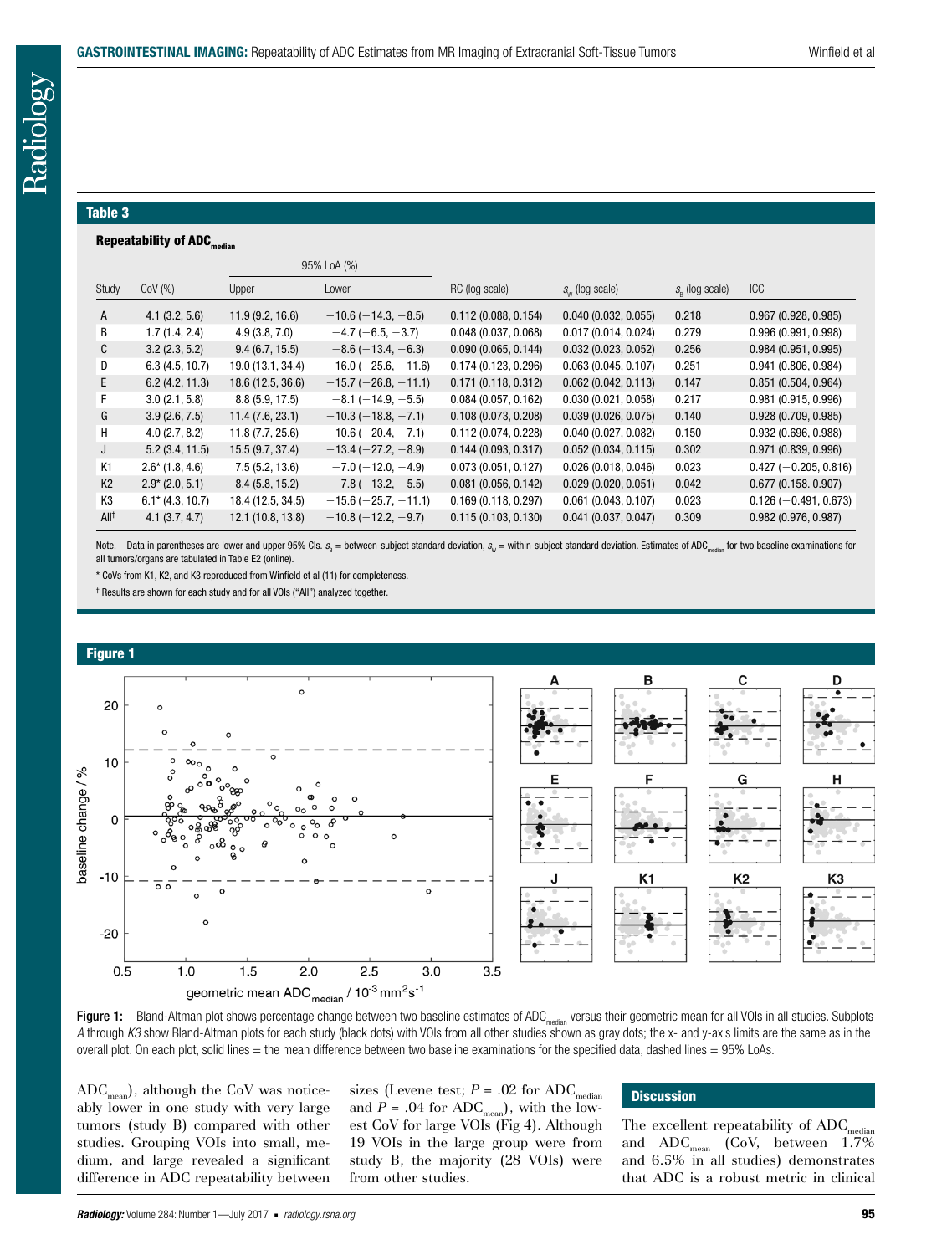# Figure 2



Figure 2: Graph shows CoVs of ADC<sub>median</sub> for each study (A through K3); all VOIs analyzed together *(All)*; and all tumor VOIs analyzed together *(All tumors)*. Whiskers = 95% CIs for CoV estimates.

practice in oncology. The results reported in this analysis are comparable with results from similar test-retest repeatability studies, although comparison with the literature is hindered by the variety of metrics that have been reported. From the published literature, a study of malignant hepatic tumors (26) reported ICCs in the range of 0.898 to 0.933 and LoAs in the range of  $18.8\% - 24.0\%$  for ADC<sub>mean</sub>. A study in head-and-neck squamous cell carcinoma (27) reported an RC of 15% for  $\mathrm{ADC}_{\mathrm{mean}}.$  A study of hepatocellular carcinoma (28) reported a CoV of 8.3% and a lower and upper LoA of  $-41.1\%$ and 18.6%, respectively, for ADC<sub>mean</sub>. A study in abdominal organs in healthy volunteers (29) reported RCs between 6.4% and 9.6% for  $ADC_{mean}$ . A study of normal thyroid glands in healthy volunteers that used reduced-field-of-view DW MR imaging (30) and that also followed the QIBA framework reported an  $s_{w}^{2}$  of 0.0147  $\times$  10<sup>-3</sup>mm<sup>2</sup> sec<sup>-1</sup>, an RC of 0.3355  $\times$  10<sup>-3</sup>mm<sup>2</sup> sec<sup>-1</sup>, an ICC of 0.9273, and a CoV of 9.88%. Comparison between published studies is not straightforward because they report different repeatability metrics, but each result is similar to the present analysis

for their respective metrics. Additionally, most studies do not report CIs, which further hinders comparison.

The CoV and LoA, expressed as percentages, may be more intuitive for investigators to understand, compared with  $s_w$  or RC expressed on a log scale. Although the ICC is listed in the QIBA framework for reporting repeatability, ICC may not be an appropriate metric for comparison between studies because results are scaled to the intersubject variability of the study cohort by  $s_{\rm B}$ ; a low ICC may therefore reflect a homogeneous cohort rather than poor repeatability (13). This is exemplified in study K, where ICCs were low (0.126–0.677 in studies K1, K2, and K3) despite the CoVs being comparable with those in other studies. Values of  $s_p$  were an order of magnitude lower than in studies A through J, reflecting the narrow range of ADC estimates in healthy organs in the tightly controlled volunteer cohort. These results strongly suggest that the ICC should not be used to compare ADC repeatability between studies.

Knowledge of ADC repeatability is essential for assessment of posttreatment changes in an individual patient (as opposed to cohort changes, which can be assessed by using a *t* test or similar); knowledge of measurement repeatability is also essential in power calculations to estimate the sample size necessary to detect a treatment effect in prospective cohort studies. Considering changes in ADC after treatment, an increase of 12% or more in  $\rm{ADC}_{\rm{median}}$  or  $\rm{ADC}_{\rm{mean}}$  would be outside the 95% LoA for all VOIs analyzed together; even considering the studies with the poorest repeatability (ie, "worst-case" studies), an increase of 20% would have been outside the 95% LoA in all studies. A tumor exhibiting such a change in ADC after treatment would therefore be assessed as exhibiting a posttreatment effect outside the expected variation of repeated measurements, with 95% confidence, when measured with the same imaging unit by using the same imaging protocol, operator, and reader (ie, in repeatability conditions). This can be compared with posttreatment changes reported elsewhere: 23% and 24% increases in  $ADC_{\text{mean}}$  in responding patients with hepatic metastases from colorectal (3) and gastric (4) cancers, respectively; and increases of 20%  $(ADC_{mean})$  and  $22\%$  (ADC<sub>median</sub>) in responding patients with ovarian cancer treated with platinum-based chemotherapy (8). In studies reporting ADC changes in individual patients, as opposed to cohort changes, posttreatment increases in ADC<sub>noon</sub> of up to 100% were reported in patients with cervical cancer after chemoradiotherapy  $(5)$ , and increases in ADC<sub>mean</sub> of up to 50% were reported in patients with non-small cell lung cancer  $(9)$ . Hence, the excellent repeatability demonstrated in the present analysis shows that ADC is sensitive to changes that are observed in clinical studies.

The significant difference between small, medium, and large VOIs shows that volume is an important factor in ADC repeatability. The weak correlation between the CoV and the median VOI volume in each study may reflect the range of tumor sizes within each study. The low CoV of 1.7% in study B may relate to the large tumors in that study. For future studies, the assumption of a CoV of 6.5% would be a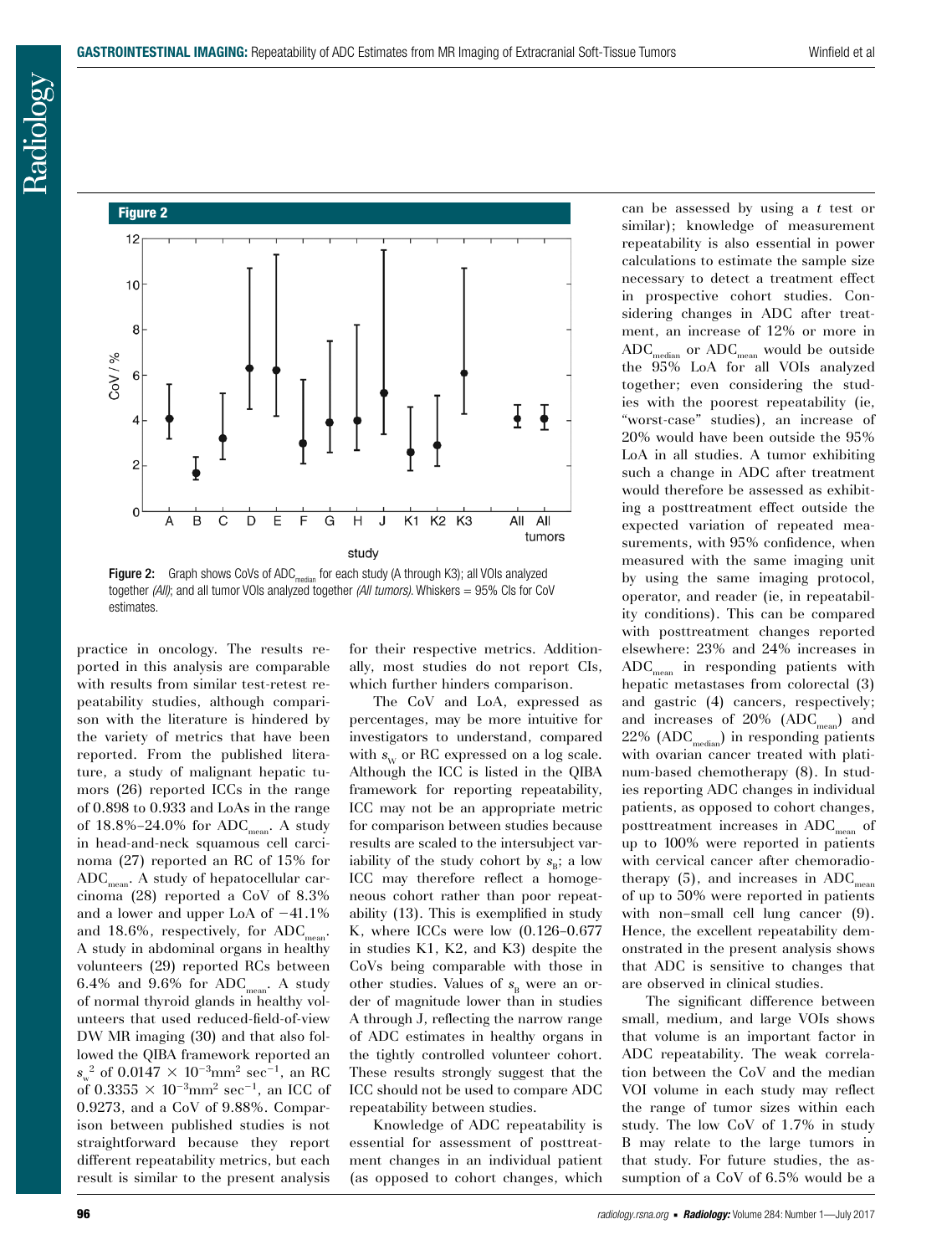# Figure 3



Figure 3: Plots of CoVs of ADC<sub>median</sub> versus, *A*, the year the study started, *B*, the number of VOIs (subjects or lesions) in the study, and, *C,* the natural logarithm of the median volume of the VOIs in the study. Error bars = 95% CIs of CoV estimates. In *A* and *B*, studies with identical start dates or numbers of VOIs have been offset for clarity.

conservative choice. It is worthwhile to note that the VOIs did not always encompass the whole tumor: ROIs were drawn around the whole area of the tumor or healthy organ on at least three sections in all studies, but studies A, B, and E included considerably more sections. Larger VOIs may provide more robust estimates of  $ADC_{\text{median}}$  and  $AD-C_{\text{mean}}$  because of larger sample sizes. because of larger sample sizes.

Furthermore, larger tumors may be less affected by motion or partial-volume effects, which may lead to better ADC repeatability. ADC repeatability in pediatric patients (study F) was not worse than that in other studies, despite the additional challenges associated with patient compliance in this group.

The apparent absence of a relationship between the CoV and the year the

#### Figure 4



**Figure 4:** Bar graph shows CoVs of  $ADC_{median}$  for small, medium, and large VOIs, all VOIs together, and all VOIs excluding study B. Error bars  $= 95\%$ CIs of CoV estimates.

study commenced may suggest that ADC repeatability has not changed markedly over 10 years despite advances in MR imaging unit technology and imaging protocol methods during that time. This suggests that ADC repeatability assessments from older studies may inform future studies, although this may not apply across substantial changes in hardware and/or methods, such as a change in field strength. Although this analysis considered only ADC repeatability, imaging protocol variations may also affect overall image quality, qualitative interpretation, and absolute values of ADC estimates, but these effects are outside the scope of this analysis. Reasons for variations in imaging protocols include changes in hardware and software capabilities; advances in knowledge; requirements for imaging particular patient cohorts, such as the size of the field of view or the orientation of the imaging plane; requirements of study sponsors; and requirements to match protocols in multicenter studies.

The apparent absence of a relationship between the CoV and the number of VOIs in the study (over the range of six to 26 VOIs) may suggest that an informative estimate of repeatability may be obtained from as few as six patients, indicating that double-baseline examinations in relatively small subsets of patients may be used to efficiently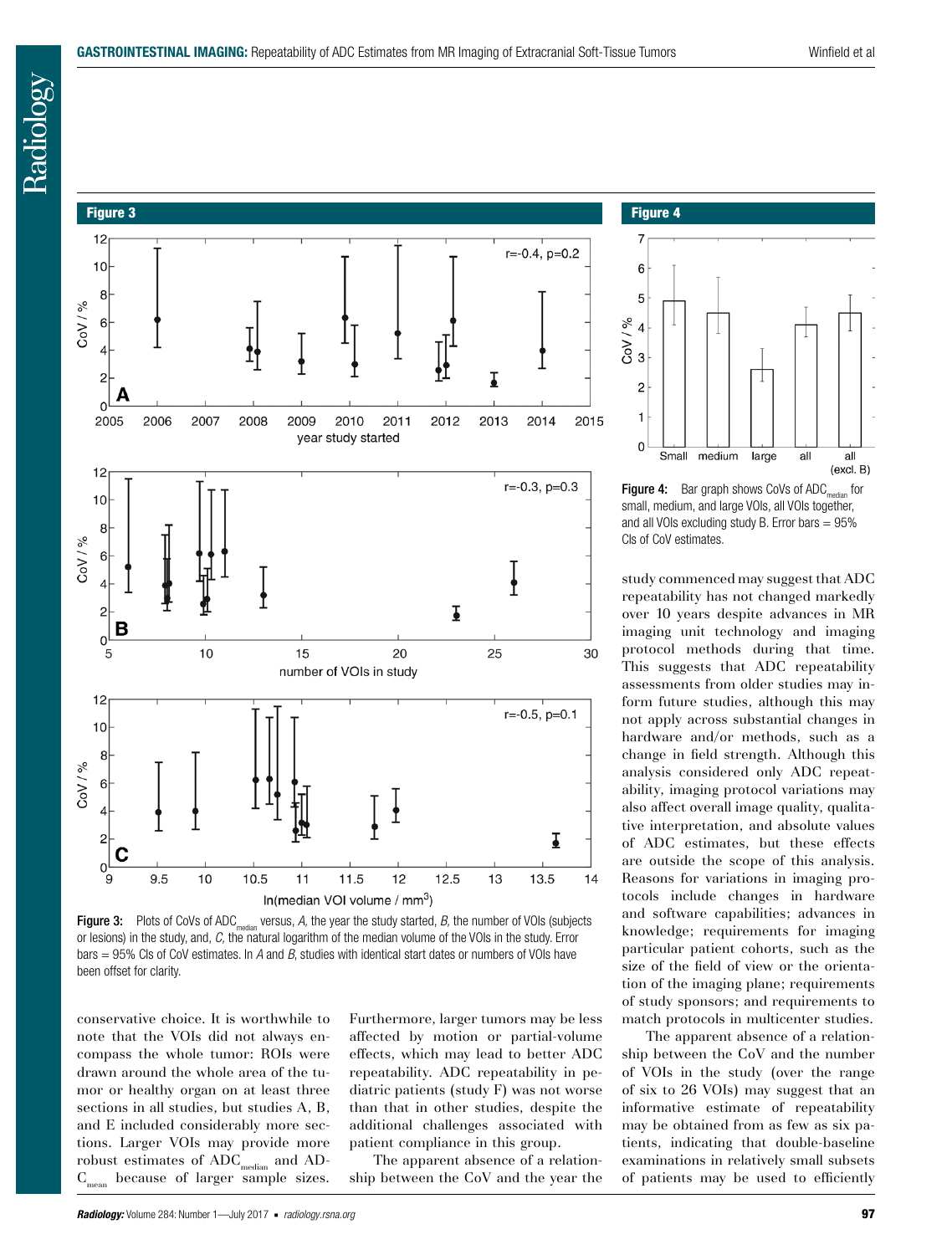estimate repeatability for larger studies. Repeatability studies may thus be easily conducted if a center wishes to assess its DW MR imaging protocols. Inclusion of larger numbers of subjects, however, allows narrower CIs to be placed on estimated quantities and is advocated in clinical trials.

Repeatability estimates for  $ADC_{median}$ and  $ADC_{mean}$  do not apply to all summary statistics; for example, other ADC histogram centiles may exhibit poorer repeatability (31). Alternative acquisition techniques (eg, motion compensation) would also require new repeatability studies. Furthermore, it is common practice to use data from previous imaging studies to develop novel analysis methods, which require assessment of the repeatability of resulting metrics to evaluate their potential value in clinical practice. Double-baseline studies therefore provide an invaluable resource for future developments of analysis methods.

There were limitations to our analysis. First, all studies were performed at a single expert center, and senior members of staff with extensive experience of extracranial DW MR imaging were involved in the development of imaging protocols for all studies. Second, all but one of the studies were performed with the same MR imaging unit, with the remaining study performed on a unit from the same manufacturer; the generality of our conclusions for test-retest measurements across MR imaging unit from other manufacturers remains to be tested. Third, only one study in healthy volunteers was included. Fourth, many of the studies were substudies that formed part of a larger clinical trial, and there may have been selection bias because of inclusion and exclusion criteria for these trials (eg, including patients with lesions  $\geq$ 2 cm or excluding patients who had difficulty lying still). Generalization to routine clinical practice remains to be tested, but the repeatability of ADC estimates in less-controlled situations might be expected to be worse than the repeatability reported here.

In conclusion, ADC is a robust imaging metric that demonstrates excellent repeatability in extracranial soft-tissue DW MR imaging studies across a wide range of tumor sites, sizes, patient populations, and imaging protocol variations. Estimates of ADC repeatability obtained from similar data can inform studies where double-baseline measurements are not possible, but a double-baseline format remains critical for future studies.

**Acknowledgments:** We thank Thorsten Feiweier, PhD, and Berthold Kiefer, PhD, at Siemens Healthcare for providing DW imaging prototype packages. For specific studies included in this work, we acknowledge funding from Cancer Research UK Biomarkers and Imaging Discovery and Development grants C7273/A12064 and C1353/A12762; Cancer Research UK and Engineering and Physical Sciences Research Council (EPSRC) Cancer Imaging Programme at the Children's Cancer and Leukaemia Group in association with the Medical Research Council and Department of Health (England) (C7809/A10342); an Experimental Cancer Medicine Centre Network award (joint initiative, Cancer Research UK and UK Department of Health) grants C51/A7401 and C12540/A15573; EPSRC Platform Grant EP/ H046526/1; Experimental Cancer Medicine Centre Network funding for support to early clinical trials; and the support of the National Institute for Health Research through the Cancer Research Network. Some of the studies in this report were supported by AstraZeneca (specifically including support for M.R.O.), Merck, Basilea, ArQule, and Genentech.

**Disclosures of Conflicts of Interest: J.M.W.** disclosed no relevant relationships. **N.T.** disclosed no relevant relationships. **M.R.** disclosed no relevant relationships. **K.M.** disclosed no relevant relationships. **N.P.J.** disclosed no relevant relationships. **M.G.** disclosed no relevant relationships. **M.D.B.** disclosed no relevant relationships. **D.J.C.** disclosed no relevant relationships. **J.S.d.B.** disclosed no relevant relationships. **T.A.Y.** Activities related to the present article: disclosed no relevant relationships. Activities not related to the present article: is a consultant for Clovis, Ignyta, and Pfizer; institution has grants or grants pending with AstraZeneca and Vertex; institution has received money for travel, accommodations, and/ or meeting expenses from AstraZeneca, GSK, and Vertex. Other relationships: disclosed no relevant relationships. **N.M.d.S.** disclosed no relevant relationships. **S.J.D.** disclosed no relevant relationships. **D.M.K.** disclosed no relevant relationships. **M.O.L.** Activities related to the present article: disclosed no relevant relationships. Activities not related to the present article: has research agreements with Siemens Medical, Philips Medical, General Electric, and Elekta. Other relationships: disclosed no relevant relationships. **C.M.** disclosed no relevant relationships. **M.R.O.** disclosed no relevant relationships.

#### **References**

- 1. Taouli B, Beer AJ, Chenevert T, et al. Diffusion-weighted imaging outside the brain: consensus statement from an ISMRM-sponsored workshop. J Magn Reson Imaging 2016;44(3):521–540.
- 2. Dzik-Jurasz A, Domenig C, George M, et al. Diffusion MRI for prediction of response of rectal cancer to chemoradiation. Lancet 2002;360(9329):307–308.
- 3. Koh DM, Scurr E, Collins D, et al. Predicting response of colorectal hepatic metastasis: value of pretreatment apparent diffusion coefficients. AJR Am J Roentgenol 2007;188(4):1001–1008.
- 4. Cui Y, Zhang XP, Sun YS, Tang L, Shen L. Apparent diffusion coefficient: potential imaging biomarker for prediction and early detection of response to chemotherapy in hepatic metastases. Radiology 2008;248(3):894–900.
- 5. Harry VN, Semple SI, Gilbert FJ, Parkin DE. Diffusion-weighted magnetic resonance imaging in the early detection of response to chemoradiation in cervical cancer. Gynecol Oncol 2008;111(2):213–220.
- 6. Sharma U, Danishad KK, Seenu V, Jagannathan NR. Longitudinal study of the assessment by MRI and diffusion-weighted imaging of tumor response in patients with locally advanced breast cancer undergoing neoadjuvant chemotherapy. NMR Biomed 2009;22(1):104–113.
- 7. Kim S, Loevner L, Quon H, et al. Diffusionweighted magnetic resonance imaging for predicting and detecting early response to chemoradiation therapy of squamous cell carcinomas of the head and neck. Clin Cancer Res 2009;15(3):986–994.
- 8. Kyriazi S, Collins DJ, Messiou C, et al. Metastatic ovarian and primary peritoneal cancer: assessing chemotherapy response with diffusion-weighted MR imaging—value of histogram analysis of apparent diffusion coefficients. Radiology 2011;261(1):182–192.
- 9. Yabuuchi H, Hatakenaka M, Takayama K, et al. Non-small cell lung cancer: detection of early response to chemotherapy by using contrast-enhanced dynamic and diffusion-weighted MR imaging. Radiology 2011;261(2):598– 604.
- 10. National Institute of Standards and Technology. Guidelines for Evaluating and Expressing the Uncertainty of NIST Measurement Results. NIST technical note 1297. http:// www.nist.gov/pml/pubs/tn1297/index.cfm. Published 1994. Accessed June 15, 2016.
- 11. Winfield JM, Collins DJ, Priest AN, et al. A framework for optimization of diffusion-